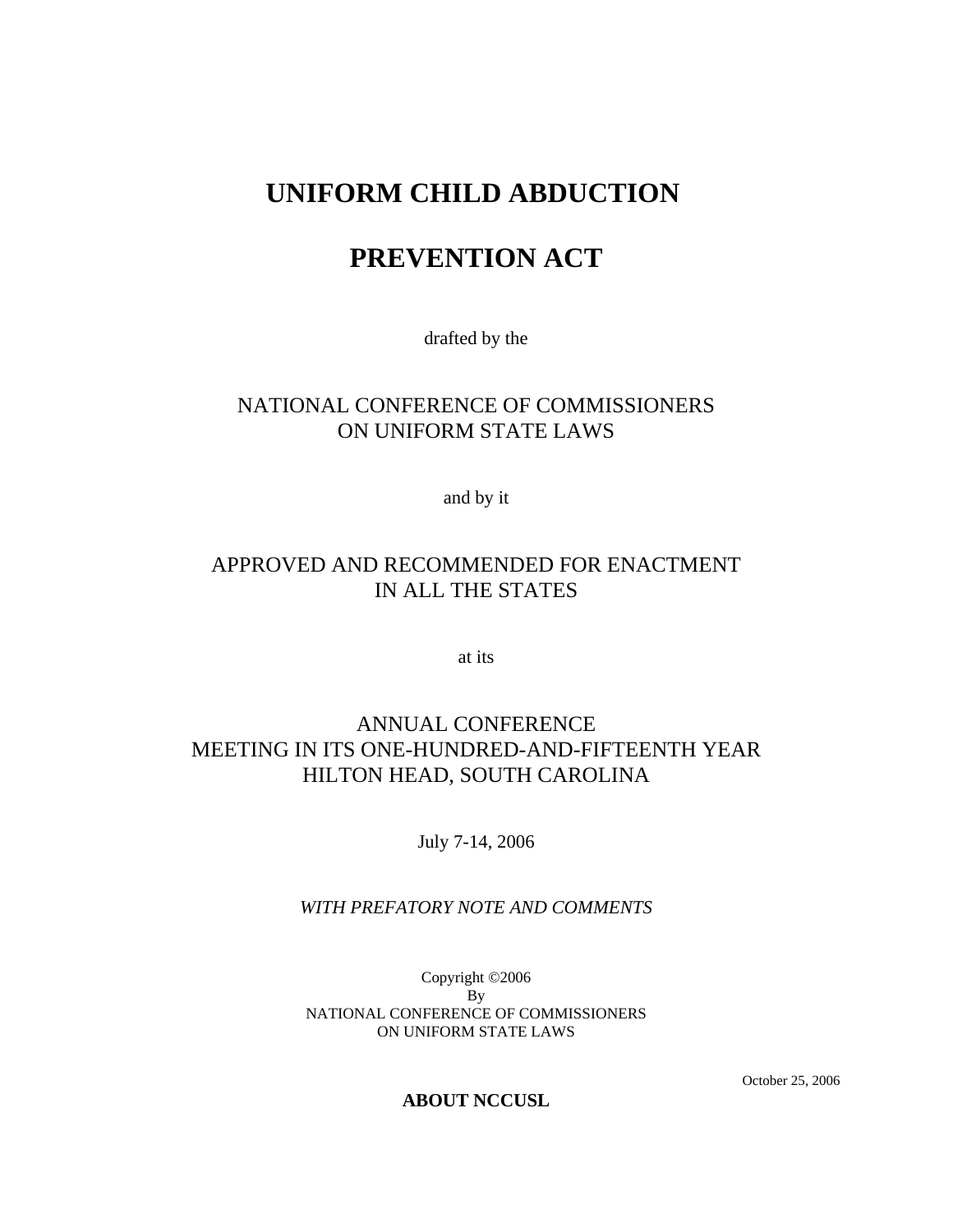The **National Conference of Commissioners on Uniform State Laws** (NCCUSL), now in its  $115<sup>th</sup>$  year, provides states with non-partisan, well-conceived and well-drafted legislation that brings clarity and stability to critical areas of state statutory law.

Conference members must be lawyers, qualified to practice law. They are practicing lawyers, judges, legislators and legislative staff and law professors, who have been appointed by state governments as well as the District of Columbia, Puerto Rico and the U.S. Virgin Islands to research, draft and promote enactment of uniform state laws in areas of state law where uniformity is desirable and practical.

- NCCUSL strengthens the federal system by providing rules and procedures that are consistent from state to state but that also reflect the diverse experience of the states.
- NCCUSL statutes are representative of state experience, because the organization is made up of representatives from each state, appointed by state government.
- NCCUSL keeps state law up-to-date by addressing important and timely legal issues.
- NCCUSL's efforts reduce the need for individuals and businesses to deal with different laws as they move and do business in different states.
- NCCUSL's work facilitates economic development and provides a legal platform for foreign entities to deal with U.S. citizens and businesses.
- NCCUSL Commissioners donate thousands of hours of their time and legal and drafting expertise every year as a public service, and receive no salary or compensation for their work.
- NCCUSL's deliberative and uniquely open drafting process draws on the expertise of commissioners, but also utilizes input from legal experts, and advisors and observers representing the views of other legal organizations or interests that will be subject to the proposed laws.
- NCCUSL is a state-supported organization that represents true value for the states, providing services that most states could not otherwise afford or duplicate.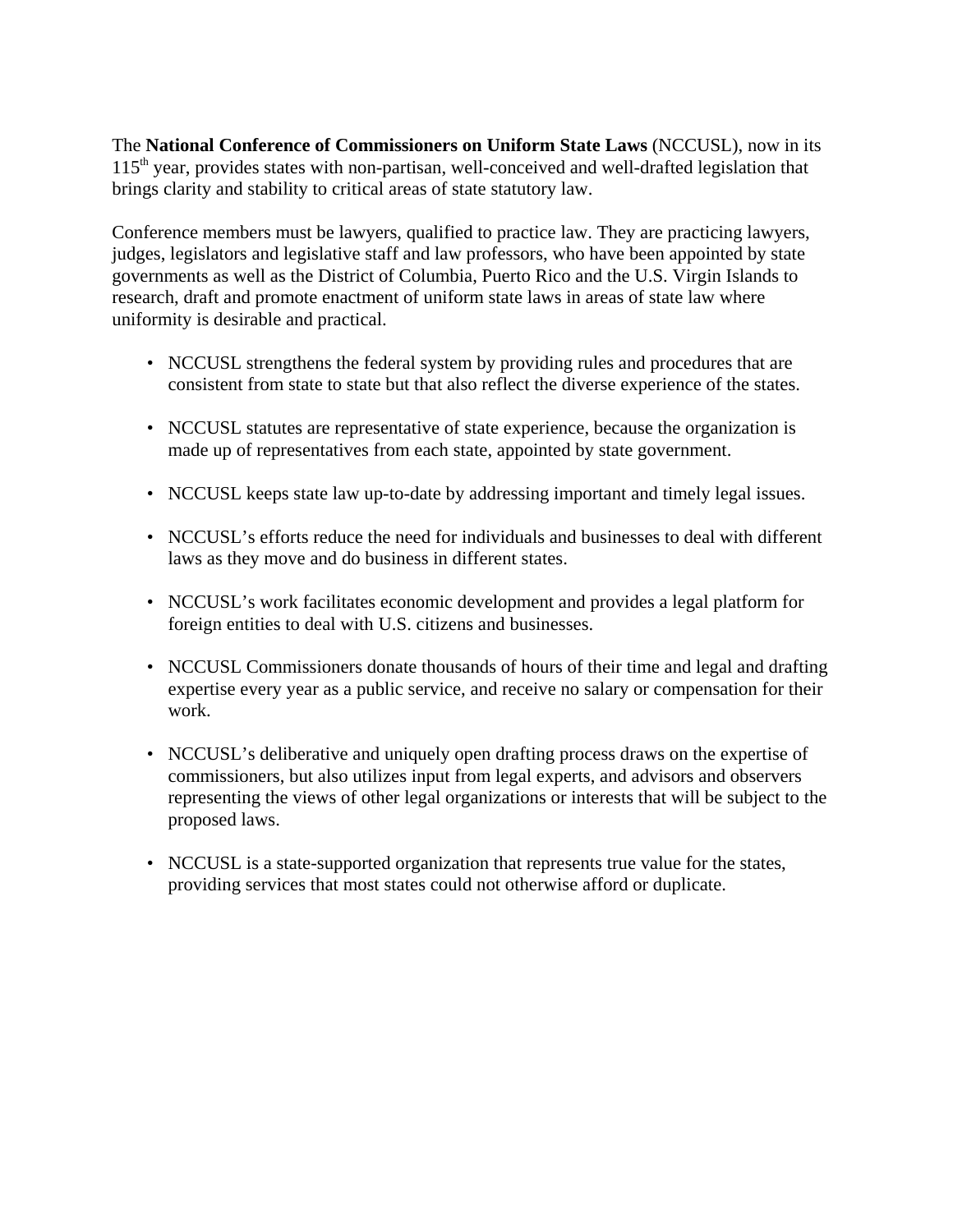### **DRAFTING COMMITTEE ON UNIFORM CHILD ABDUCTION PREVENTION ACT**

The Committee appointed by and representing the National Conference of Commissioners on Uniform State Laws in drafting this Act consists of the following individuals:

LYLE W. HILLYARD, 175 E. 1st N., Logan, Utah 84321, *Chair* CYNTHIA BOSCO, California Department of Developmental Services, 1600 9th St. Rm 240 MS 2-14, Sacramento, CA 95814 VINCENT C. DELIBERATO, JR., Legislative Reference Bureau, Room 641, Main Capitol Building, Harrisburg, PA 17120-0033 W. MICHAEL DUNN, P.O. Box 3701, 1000 Elm St., Manchester, NH 03105 GORMAN HOUSTON, JR., 400 20th St. North, Birmingham, AL 35203 PETER K. MUNSON, 123 South Travis St., Sherman, TX 75090 MARIAN P. OPALA, Supreme Court, State Capitol, Room 238, Oklahoma City, OK 73105 CAM WARD, P.O. Box 1749, Alabaster, AL 35007 LINDA D. ELROD, Washburn University School of Law, 1700 SW College, Topeka, KS 66621, *Reporter*

## **EX OFFICIO**

HOWARD J. SWIBEL, 120 S. Riverside Plaza, Suite 1200, Chicago, IL 60606, *President* TOM BOLT, Corporate Place, 5600 Royal Dane Mall, St. Thomas, VI 00802-6410, *Division Chair*

### **AMERICAN BAR ASSOCIATION ADVISOR**

BRUCE A. BOYER, Loyola Child Law Clinic, 16 E. Pearson St., Chicago, IL 60611

#### **EXECUTIVE DIRECTOR**

WILLIAM H. HENNING, University of Alabama School of Law, Box 870382, Tuscaloosa, AL 35487-0382, *Executive Director*

Copies of this Act may be obtained from: NATIONAL CONFERENCE OF COMMISSIONERS ON UNIFORM STATE LAWS 211 E. Ontario Street, Suite 1300 Chicago, Illinois 60611 312/915-0195 www.nccusl.org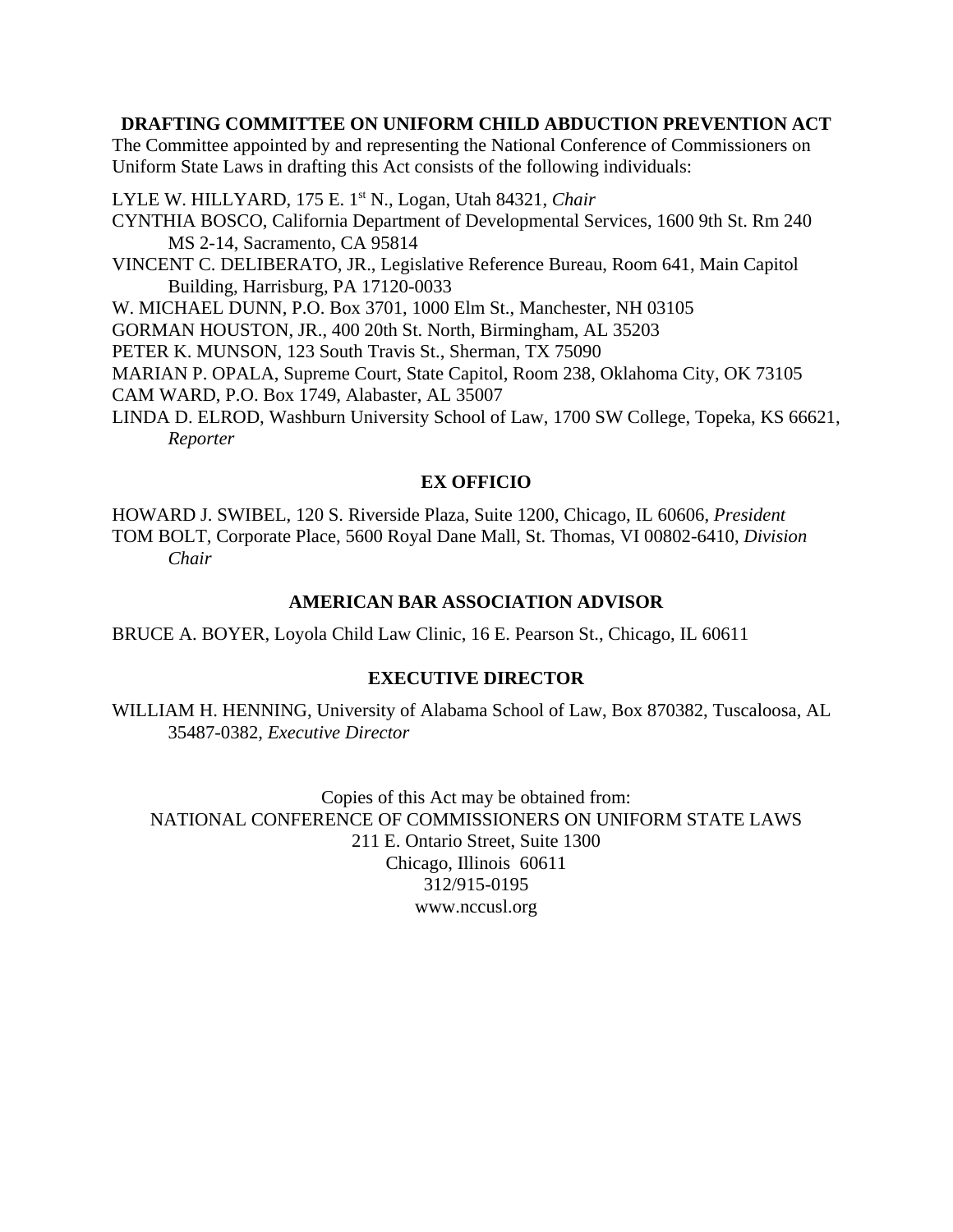# **UNIFORM CHILD ABDUCTION PREVENTION ACT**

# **TABLE OF CONTENTS**

| SECTION 8. PROVISIONS AND MEASURES TO PREVENT ABDUCTION  14 |  |
|-------------------------------------------------------------|--|
|                                                             |  |
|                                                             |  |
| SECTION 11. UNIFORMITY OF APPLICATION AND CONSTRUCTION  24  |  |
| SECTION 12. RELATION TO ELECTRONIC SIGNATURES IN GLOBAL AND |  |
|                                                             |  |
|                                                             |  |
|                                                             |  |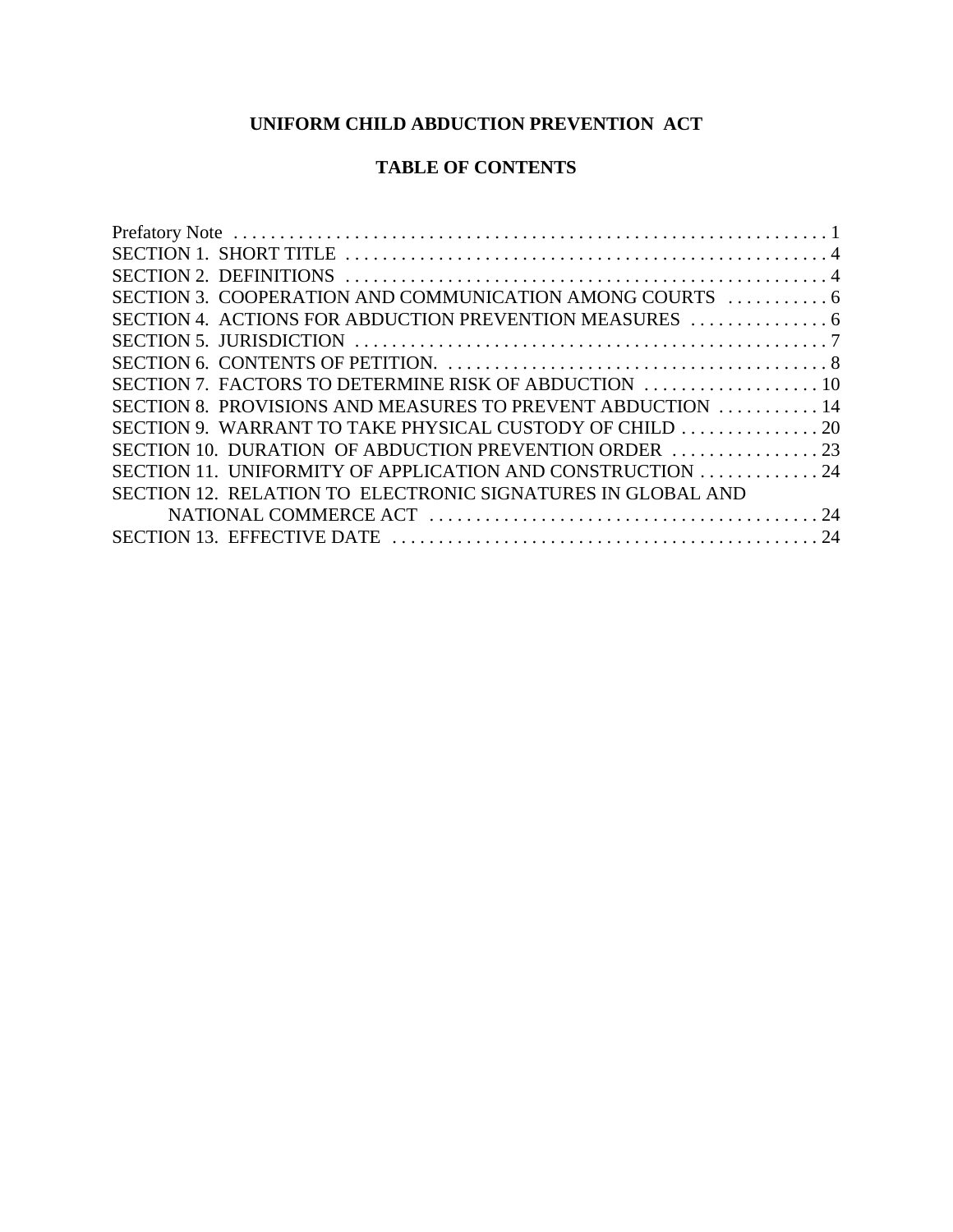#### **UNIFORM CHILD ABDUCTION PREVENTION ACT**

#### **Prefatory Note**

Child abduction is a serious problem both in scope and effect. A study commissioned by the Office of Juvenile Justice and Delinquency Prevention estimated that 262,100 children were abducted in 1999; 203,900 (78 per cent) of them were abducted by a parent or family member; approximately 1000 of the abductions were international.<sup>1</sup> The purpose of the Uniform Child Abduction Prevention Act is to deter both predecree and postdecree domestic and international child abductions by parents, persons acting on behalf of a parent or others. Family abductions may be preventable through the identification of risk factors and the imposition of appropriate preventive measures.

The Uniform Child Abduction Prevention Act is premised on the general principle that preventing an abduction is in a child's best interests. Abducted children may suffer long-lasting harm. Federal law recognizes that parental abduction is harmful to children.<sup>2</sup> Child abductions can occur before or after entry of a child-custody determination. This Act allows the court to impose abduction prevention measures at any time.

 Many abductions occur before a court has had the opportunity to enter a child-custody determination. Children at the center of custody disputes are at the highest risk for potential abductions.<sup>3</sup> Jurisdictional laws help deter abductions by specifying the proper state to handle custody litigation. The Uniform Child Custody Jurisdiction Act<sup>4</sup> sets out four concurrent bases for jurisdiction. Congress passed the Parental Kidnapping Prevention Act of 1980 to deter abductions, discourage interstate conflicts, and promote cooperation between states about

<sup>1</sup> *See* DAVID FINKELHOR, HEATHER HAMMER & ANDREA J. SEDLAK, NATIONAL INCIDENCE STUDIES OF MISSING, ABDUCTED, RUNAWAY, AND THROWNAWAY CHILDREN, CHILDREN ABDUCTED BY FAMILY MEMBERS: NATIONAL ESTIMATE AND CHARACTERISTICS (Oct. 2002).

<sup>&</sup>lt;sup>2</sup> International Child Abduction Remedies Act, 42 U.S.C. § 11601(a)(1)("The Congress makes the following findings: (1) The international abduction or wrongful retention of children is harmful to their well-being . . . "). *See also* Dorothy S. Huntington, Parental Kidnapping: A New Form of Child Abuse, available at http://www.hiltonhouse.com/articles/child\_abusehuntington.txt (characterizing child abduction as abuse).

<sup>&</sup>lt;sup>3</sup> AMERICA'S HIDDEN CRIME: WHEN THE KIDNAPPER IS KIN 10-11 (Polly Klaas Foundation 2004). *See also* Janet R. Johnston et al., Early Identification of Risk Factors for Parental Abduction (OJJDP March 2001)(indicating that men are more likely to abduct before an order is entered while women are more likely to abduct after a child custody determination).

<sup>4</sup> 9 UNIF. L. ANN. Part I 115 (1988).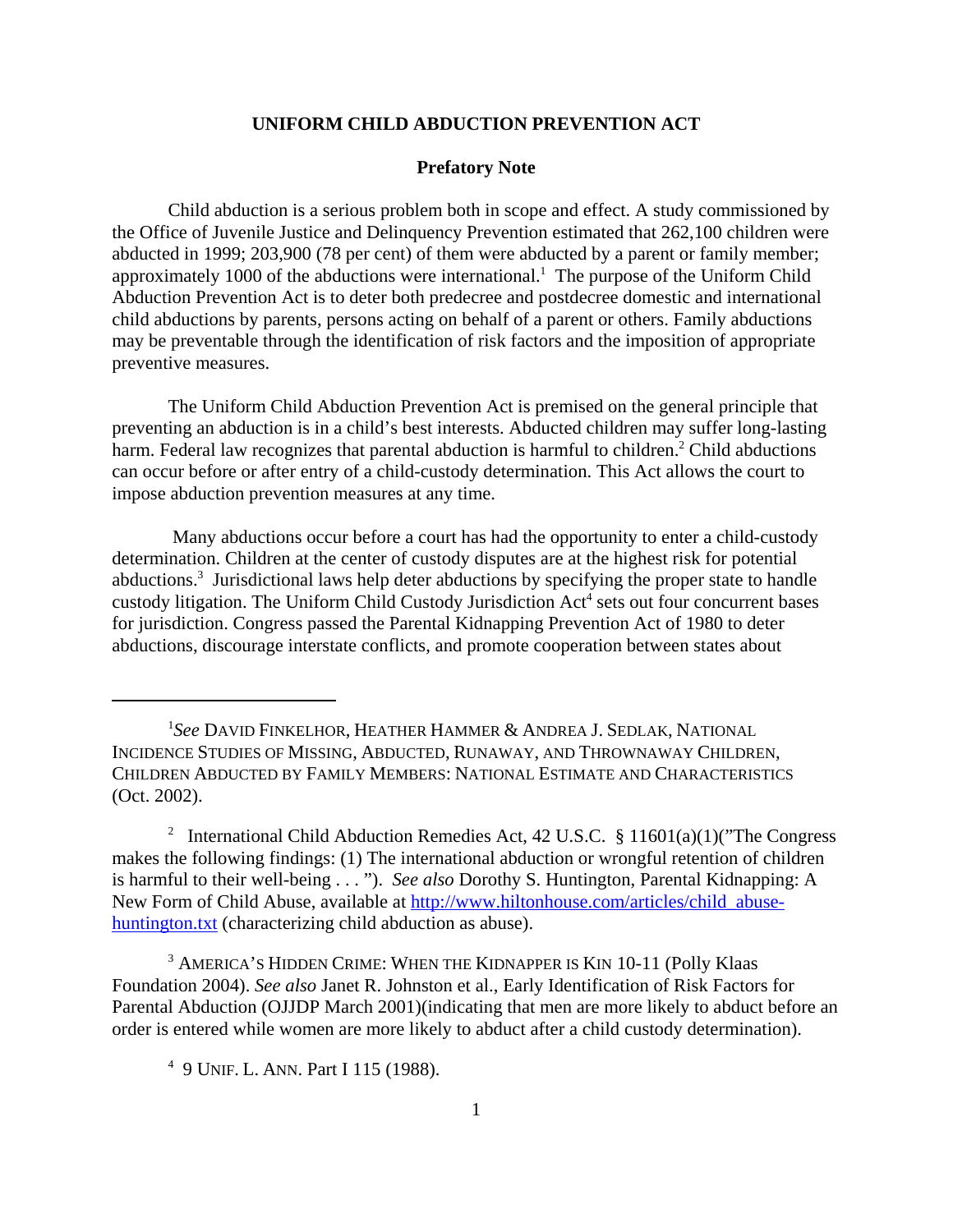custody matters by resolving jurisdictional conflicts.<sup>5</sup> The Parental Kidnapping Prevention Act prioritizes the state in which the child has lived for six months preceding the filing of the petition (the home state) as the place for custody litigation<sup>6</sup> and prohibits a second state from assuming jurisdiction if there is an action pending in the state that has proper jurisdiction.<sup>7</sup> The Uniform Child Custody Jurisdiction and Enforcement Act,<sup>8</sup> now in 45 jurisdictions, also prioritizes home state jurisdiction notwithstanding the child's absence. Jurisdictional laws do not provide prevention measures for abduction.

 Post-decree abductions often occur because the existing child-custody determinations lack sufficient protective provisions to prevent an abduction. An award of joint physical custody without a designation of specific times; a vague order granting "reasonable visitation"; or the lack any restrictions on custody and visitation make orders hard to enforce. The awareness of abduction risk factors and preventive measures available can reduce the threat of abduction by giving the court the tools to make the initial child-custody determination clearer, more specific, and more easily enforceable.

If an abduction occurs after a child-custody determination, all states have enforcement remedies. Forty-six jurisdictions use the procedures in Article 3 of the Uniform Child Custody Jurisdiction and Enforcement Act. In addition, courts can punish abductors for contempt and allow tort actions for custodial interference. Several federal laws help locate missing children<sup>9</sup> and criminalize international parental kidnapping.<sup>10</sup> While there is no federal law criminalizing interstate parental kidnapping, there is a mechanism for apprehending persons who violate state parental kidnapping laws and travel across state lines.<sup>11</sup> While every state criminally forbids

6 28 U.S.C. Section 1738A(c).

7 28 U.S.C.A. Section 1738A(g).

8 9 UNIF. L. ANN. Part I 657 (1999).

<sup>9</sup>Missing Children Act, 28 U.S.C. § 534 (1982); Missing Children Search Assistance Act and the National Child Search Assistance Act, 42 U.S.C. § 5779 & § 5780 (1990); and the Prosecutorial Remedies and Other Tools to End the Exploitation of Children Today (PROTECT) Act of 2003, Pub. L. 108-21, 117 Stat. 650 (AMBER Alert Program).

10 *See* International Parental Kidnapping Crime Act (IPKCA), 18 U.S.C. § 1204; The Fugitive Felon Act, 18 U.S.C. § 1073; and The Extradition Treaties Interpretation Act of 1998, 18 U.S.C. § 3181.

<sup>11</sup> Unlawful Flight to Avoid Prosecution, 18 U.S.C. § 1204; The Fugitive Felon Act, 18 U.S.C. § 1073. When enacting the Parental Kidnapping Prevention Act, Congress declared that the Unlawful Flight to Avoid Prosecution provision applies to cases involving parental

<sup>5</sup> Pub. L. No. 96-611, note 7 to 28 U.S.C. §1738A.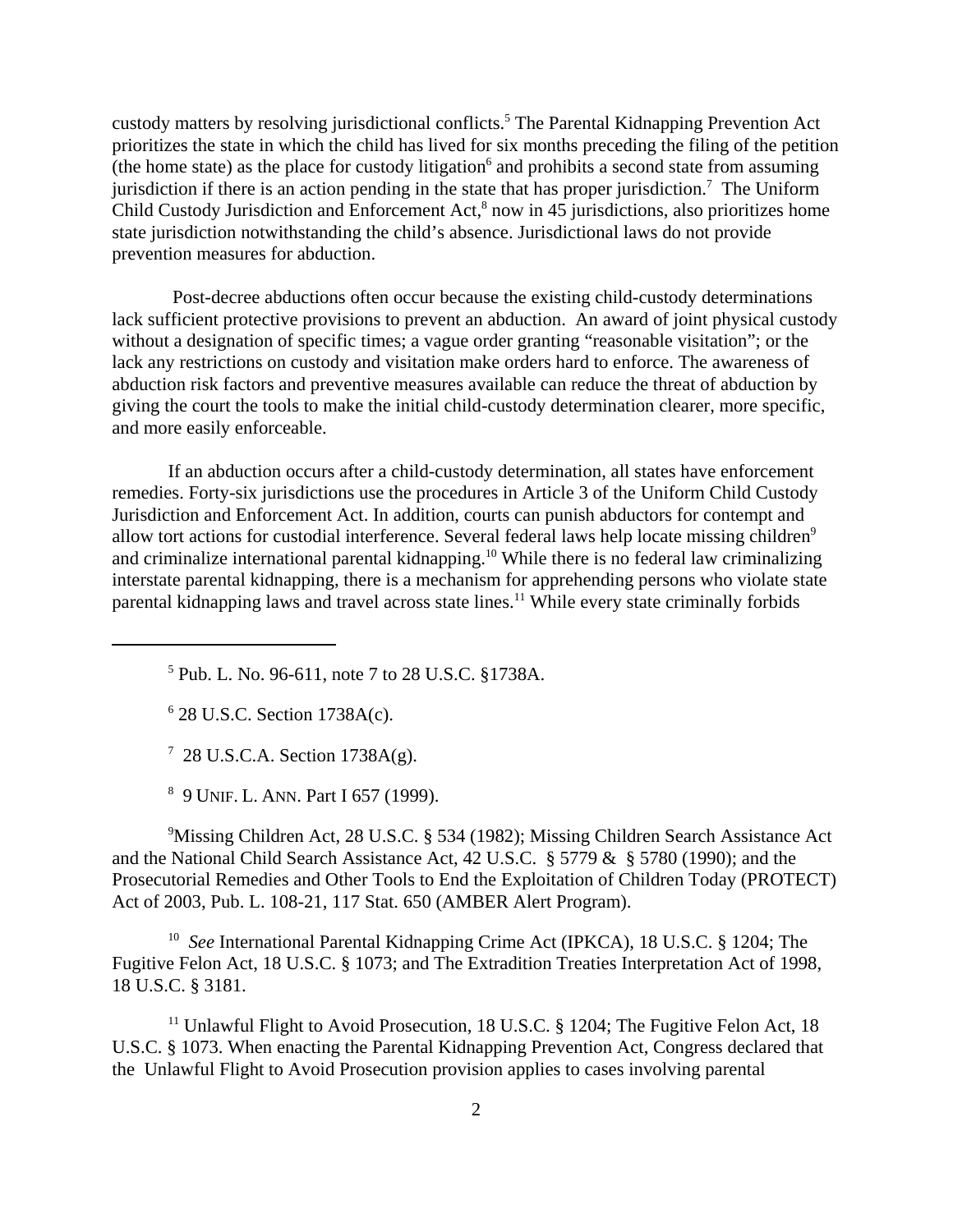custodial interference by parents or relatives of the child, the laws differ as to the elements of the offenses, the punishments given, and whether a child-custody determination must exist for a violation to occur. $^{12}$ 

If the abduction is international, the Hague Convention on the Civil Aspects of International Child Abduction, currently in effect between the United States and fifty-five countries, facilitates the return of an abducted child to the child's habitual residence.<sup>13</sup> Many countries, however, have not ratified the Hague Convention on the Civil Aspects of International Child Abduction, the United States has not accepted all nations' accessions, and some countries that have ratified do not comply with the treaty obligations.

This Act is civil law and complements existing state law. This Act does not limit, contradict, or supercede the Uniform Child Custody Jurisdiction and Enforcement Act or the Uniform Child Custody Jurisdiction Act. This Act is not meant to prevent a legitimate relocation action filed in accordance with the law of the state having jurisdiction to make a child-custody determination nor to prevent a victim of domestic violence from escaping abuse.

The Uniform Child Abduction Prevention Act applies to predecree and intrastate cases, to emergency situations, and to cases in which risk factors exist and the current child-custody determination lacks abduction prevention measures. Only three states have enacted comprehensive child abduction prevention statutes;<sup>14</sup> two other states include provisions to reduce the risk of abduction.<sup>15</sup> This Act will fill a void in the majority of states by identifying circumstances indicating a risk of abduction and providing measures to prevent the abduction of children, predecree or postdecree.

<sup>13</sup>See The Hague Convention on the Civil Aspects of International Child Abduction, 51 Fed. Reg. § 10494 et seq. (1986); the International Child Abduction Remedies Act (ICARA), 42 U.S.C. §§ 11601-11610. For a current list of United States treaty partners, visit www.travel.state.gov/family/abduction/hague\_issues/hague\_issues\_1487.html.

<sup>14</sup>*See* ARK. STAT. ANN. § 9-13-401-407 (2005); CAL. FAM. CODE § 3048 (2004); TEX. FAM. CODE §153.501- §153.503 (2003).

<sup>15</sup> *See* FLA. STAT. § 61.45 (2005); OR. REV. STAT. § 109.035 (2005).

kidnapping and interstate or international flight to avoid prosecution. Pub. L. No. 96-611, 10(a).

 $12$  Appendix A. Citation List of State Parental Kidnapping Statutes, National Clearinghouse for the Defense of Battered Women, The Impact of Parental Kidnapping Laws and Practice on Domestic Violence Survivors 32 (2005).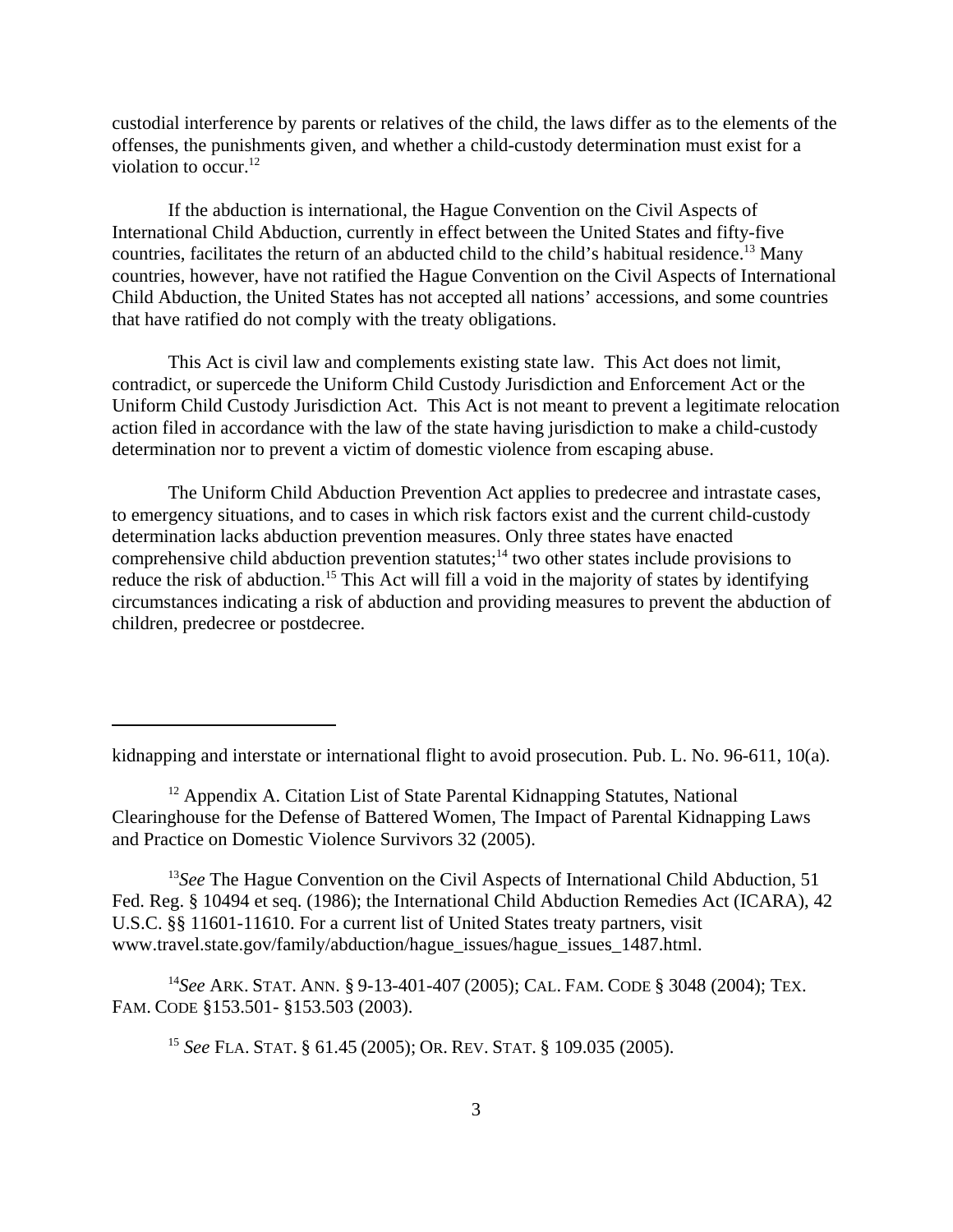#### **UNIFORM CHILD ABDUCTION PREVENTION ACT**

**SECTION 1. SHORT TITLE.** This [act] may be cited as the Uniform Child Abduction Prevention Act.

#### **SECTION 2. DEFINITIONS.** In this [act]:

(1) "Abduction" means the wrongful removal or wrongful retention of a child.

(2) "Child" means an unemancipated individual who is less than 18 years of age.

(3) "Child-custody determination" means a judgment, decree, or other order of a court providing for the legal custody, physical custody, or visitation with respect to a child. The term includes a permanent, temporary, initial, and modification order.

(4) "Child-custody proceeding" means a proceeding in which legal custody, physical custody, or visitation with respect to a child is at issue. The term includes a proceeding for divorce, dissolution of marriage, separation, neglect, abuse, dependency, guardianship, paternity, termination of parental rights, or protection from domestic violence.

(5) "Court" means an entity authorized under the law of a state to establish, enforce, or modify a child-custody determination.

(6) "Petition" includes a motion or its equivalent.

(7) "Record" means information that is inscribed on a tangible medium or that is stored in an electronic or other medium and is retrievable in perceivable form.

(8) "State" means a state of the United States, the District of Columbia, Puerto Rico, the United States Virgin Islands, or any territory or insular possession subject to the jurisdiction of the United States. The term includes a federally recognized Indian tribe or nation.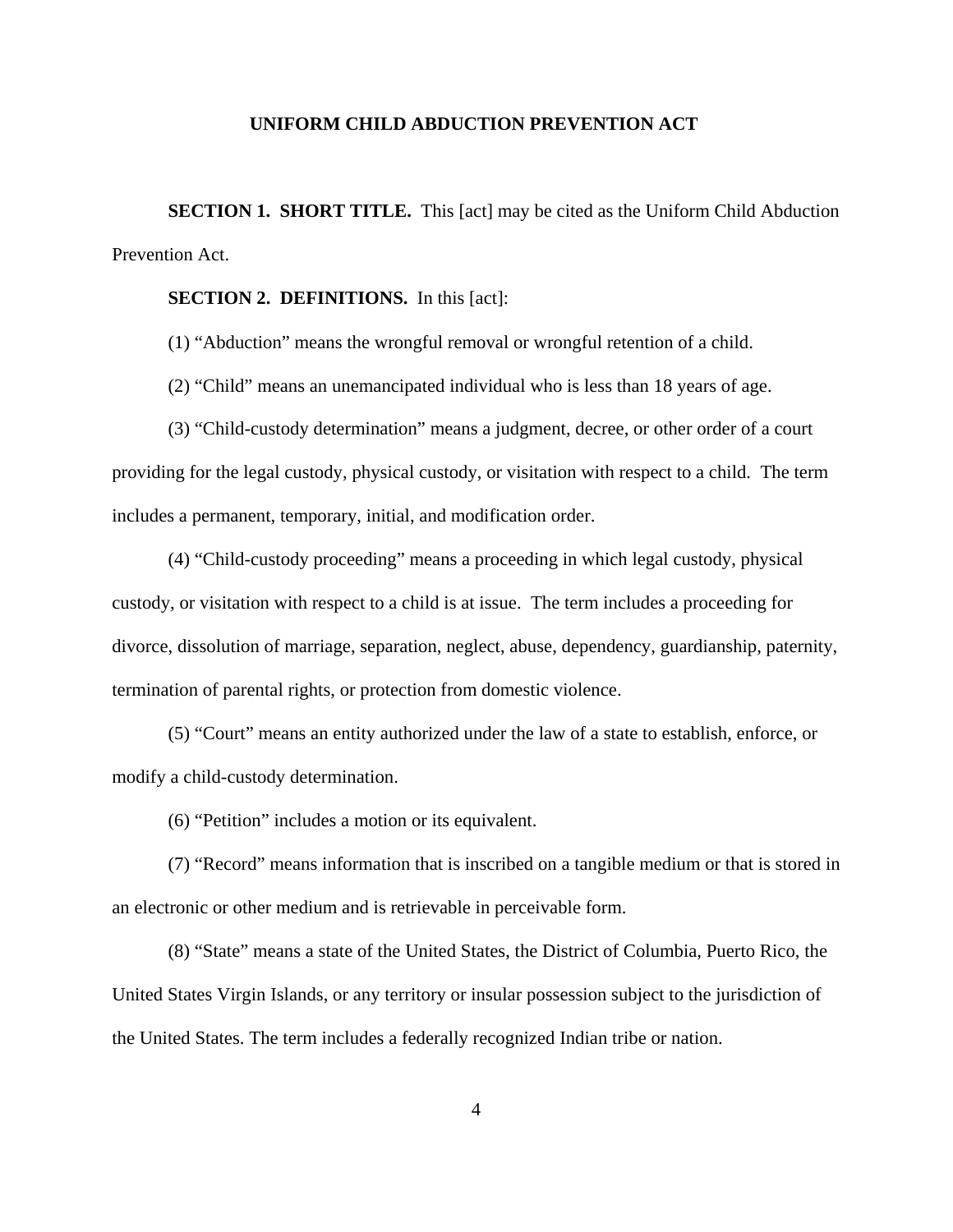(9) "Travel document" means records relating to a travel itinerary, including travel

tickets, passes, reservations for transportation*,* or accommodations. The term does not include a

passport or visa.

(10) "Wrongful removal" means the taking of a child that breaches rights of custody or

visitation given or recognized under the law of this state.

(11) "Wrongful retention" means the keeping or concealing of a child that breaches rights

of custody or visitation given or recognized under the law of this state.

#### **Comment**

To the extent possible, the definitions track the Uniform Child Custody Jurisdiction and Enforcement Act. The definition of a child as a person under age 18 is the same as in Section 102(2) of the Uniform Child Custody Jurisdiction and Enforcement Act. State law determines when a child becomes emancipated before age 18. This Act is limited to the abduction of minors even though the risk of abduction may apply to a disabled adult who has an appointed adult guardian.

The definition of "child-custody determination" is the same as the definition in Section 102(3) of the Uniform Child Custody Jurisdiction and Enforcement Act. This Act uses the traditional terminology of "custody" and "visitation" because that is the language used in the Uniform Child Custody Jurisdiction and Enforcement Act although local terminology may differ. The definition of a child-custody proceeding differs insignificantly from Section 102(4) of the Uniform Child Custody Jurisdiction and Enforcement Act.

The definition of abduction covers wrongful removal or wrongful retention. The definition is broad enough to encompass not only an abduction committed by either parent or a person acting on behalf of the parent but also other abductions. Generally both parents have the right to companionship and access to their child unless a court states otherwise. Abductions can occur against an individual or other entity with custody rights, as well as against an individual with visitation or access rights. A parent with joint legal or physical custody rights, by operation of law, court order, or legally binding agreement, commits an abduction by wrongfully interfering with the other parent's rights. A removal or retention of a child can be "wrongful" predecree or postdecree. An abduction is wrongful where it is in breach of an existing "childcustody determination" or, if predecree, in violation of rights attributed to a person by operation of law. The term "breaches rights of custody" tracks Article 3 of the Hague Convention on the Civil Aspects of International Child Abduction.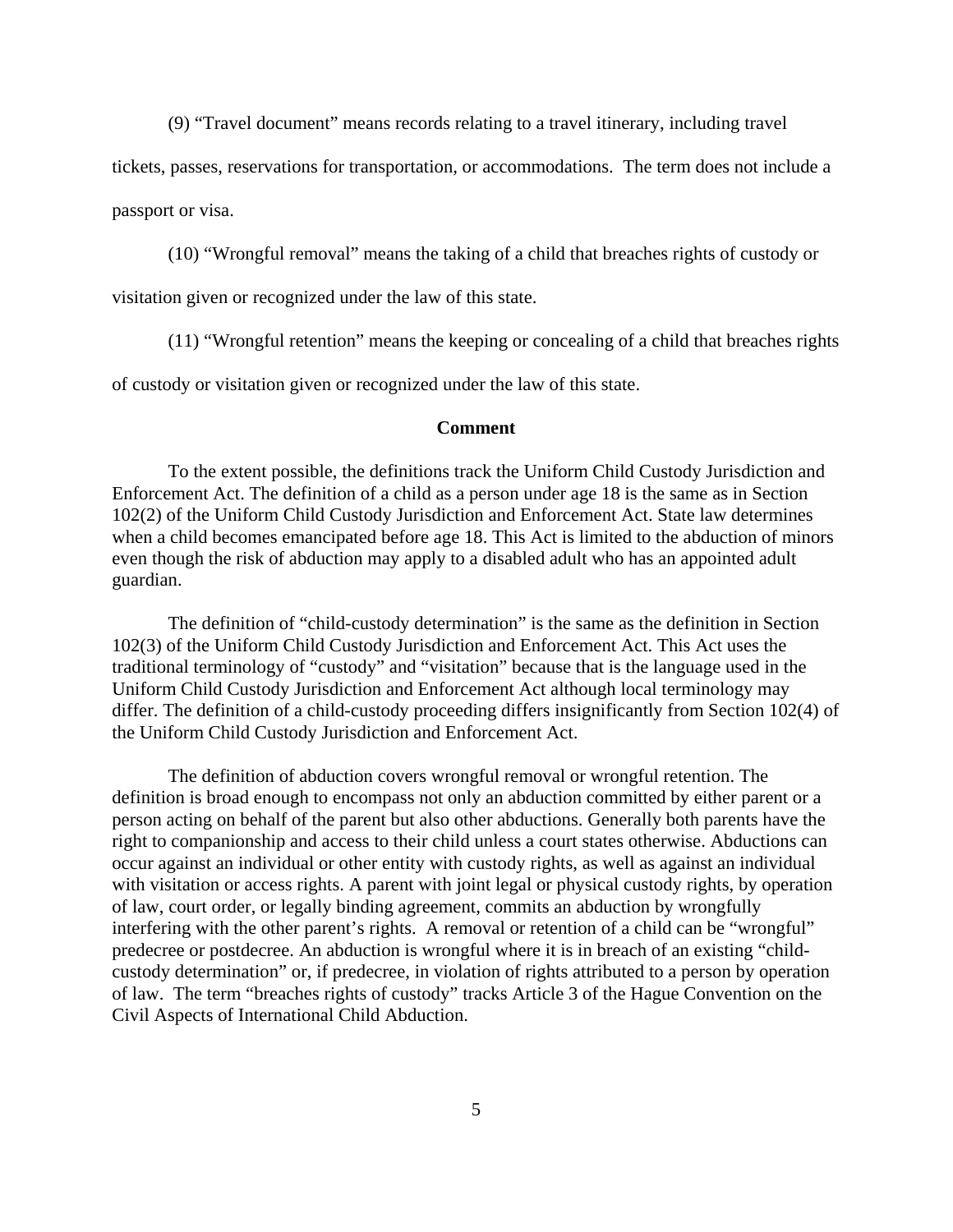#### **SECTION 3. COOPERATION AND COMMUNICATION AMONG COURTS.**

Sections [110], [111], and [112] of [insert citation to the provisions of the Uniform Child Custody Jurisdiction and Enforcement Act or its equivalent in the state] apply to cooperation and communications among courts in proceedings under this [act].

#### **Comment**

It is possible, even likely, that abduction situations will involve more than one state. Thus, there is a need for mechanisms for communication among courts, for testimony to be obtained quickly by means other than physical presence, and for cooperation between courts in different states. Sections 110, 111, and 112 of the Uniform Child Custody Jurisdiction and Enforcement Act provide mechanisms to deal with these issues. States that do not have the Uniform Child Custody Jurisdiction and Enforcement Act may want to include these provisions or use some similar provision of existing state law.

#### **SECTION 4. ACTIONS FOR ABDUCTION PREVENTION MEASURES.**

(a) A court on its own motion may order abduction prevention measures in a childcustody proceeding if the court finds that the evidence establishes a credible risk of abduction of the child.

(b) A party to a child-custody determination or another individual or entity having a right under the law of this state or any other state to seek a child-custody determination for the child may file a petition seeking abduction prevention measures to protect the child under this [act].

(c) A prosecutor or public authority designated under [insert citation to Section 315 of the Uniform Child Custody Jurisdiction and Enforcement Act or applicable law of this state] may seek a warrant to take physical custody of a child under Section 9 or other appropriate prevention measures.

#### **Comment**

An abduction may occur before a child-custody proceeding has commenced, after the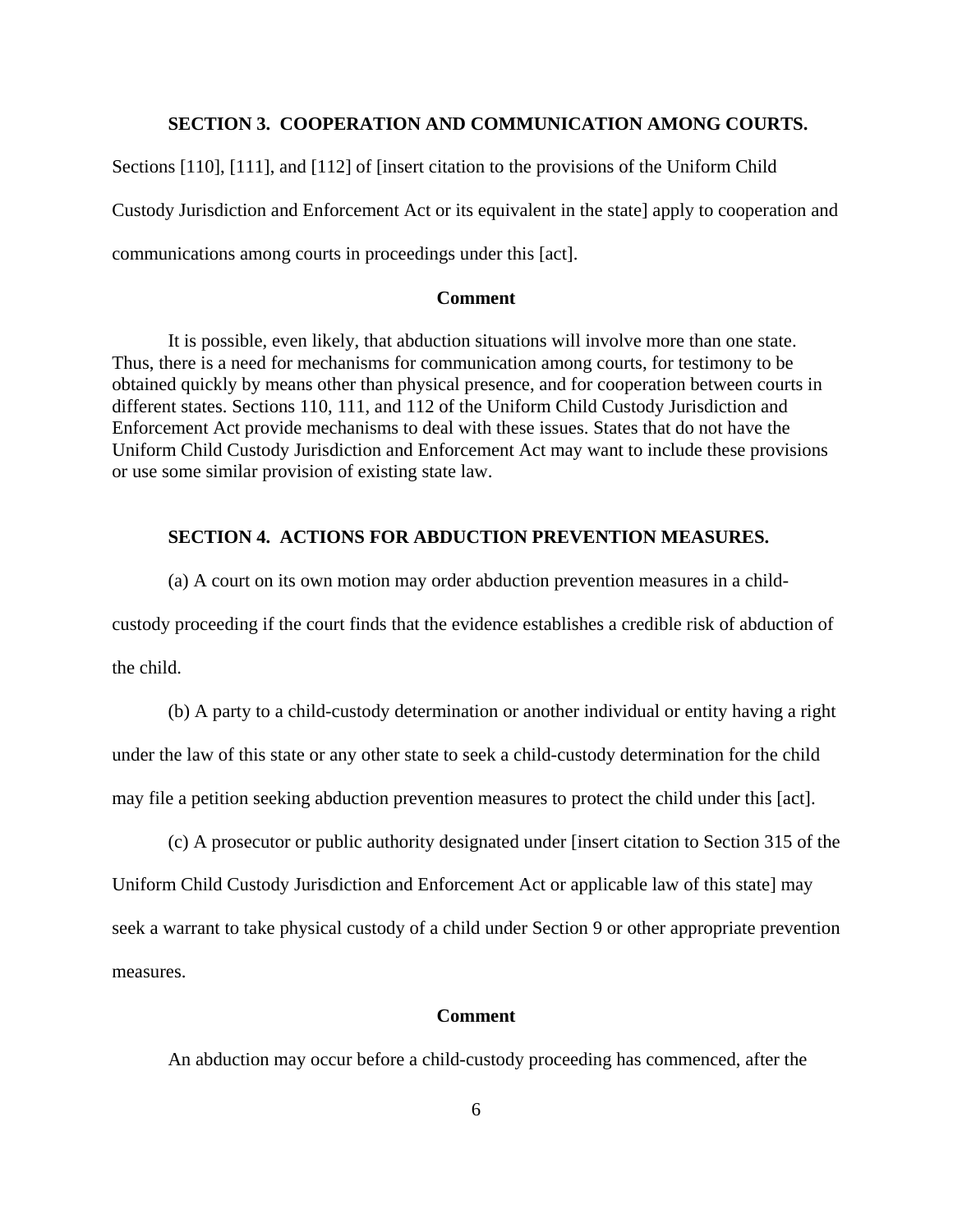filing but before entry of a child-custody determination, or in violation of an existing childcustody determination. To obtain abduction prevention measures, either the court on its own may impose the measures or a party to a child custody proceeding or an individual or entity having the right to seek custody may file a petition seeking abduction prevention measures.

A court hearing a child custody case may determine that the evidence shows a credible risk of abduction. Therefore, even without a party filing a petition under this Act, the court on its own motion can impose appropriate abduction prevention measures. Usually, however, a parent who fears that the other parent or family members are preparing to abduct the child will file a petition in an existing custody dispute. An individual or other entity, such as the state child welfare agency, which has a right to lawful custody may file a petition alleging a risk of abduction and seeking prevention measures with respect to a child who is not yet the subject of a child-custody determination.

The Act allows a prosecutor or public authority designated in Section 315 of the Uniform Child Custody Jurisdiction and Enforcement Act to seek a warrant under Section 9 of this Act if there is an imminent risk of wrongful removal.

#### **SECTION 5. JURISDICTION.**

(a) A petition under this [act] may be filed only in a court that has jurisdiction to make a child-custody determination with respect to the child at issue under [insert citation to Uniform Child Custody Jurisdiction and Enforcement Act or the Uniform Child Custody Jurisdiction Act]. (b) A court of this state has temporary emergency jurisdiction under [insert citation to Section 204 of the Uniform Child Custody Jurisdiction and Enforcement Act or Section 3(a)(3) of the Uniform Child Custody Jurisdiction Act] if the court finds a credible risk of abduction.

#### **Comment**

This Act complements, but does not limit, contradict, or supercede the Uniform Child Custody Jurisdiction and Enforcement Act, 9 U.L.A. Part I 657 (1999), or the Uniform Child Custody Jurisdiction Act, 9 U.L.A. Part I 115 (1988). A court must have jurisdiction sufficient to make an initial child-custody determination, a modification, or temporary emergency jurisdiction to issue prevention measures under this Act.

The Parental Kidnapping Prevention Act prioritizes the child's home state as the primary jurisdictional basis; prohibits a court in one state from exercising jurisdiction if a valid custody proceeding is already pending in another state; and requires that states give full faith and credit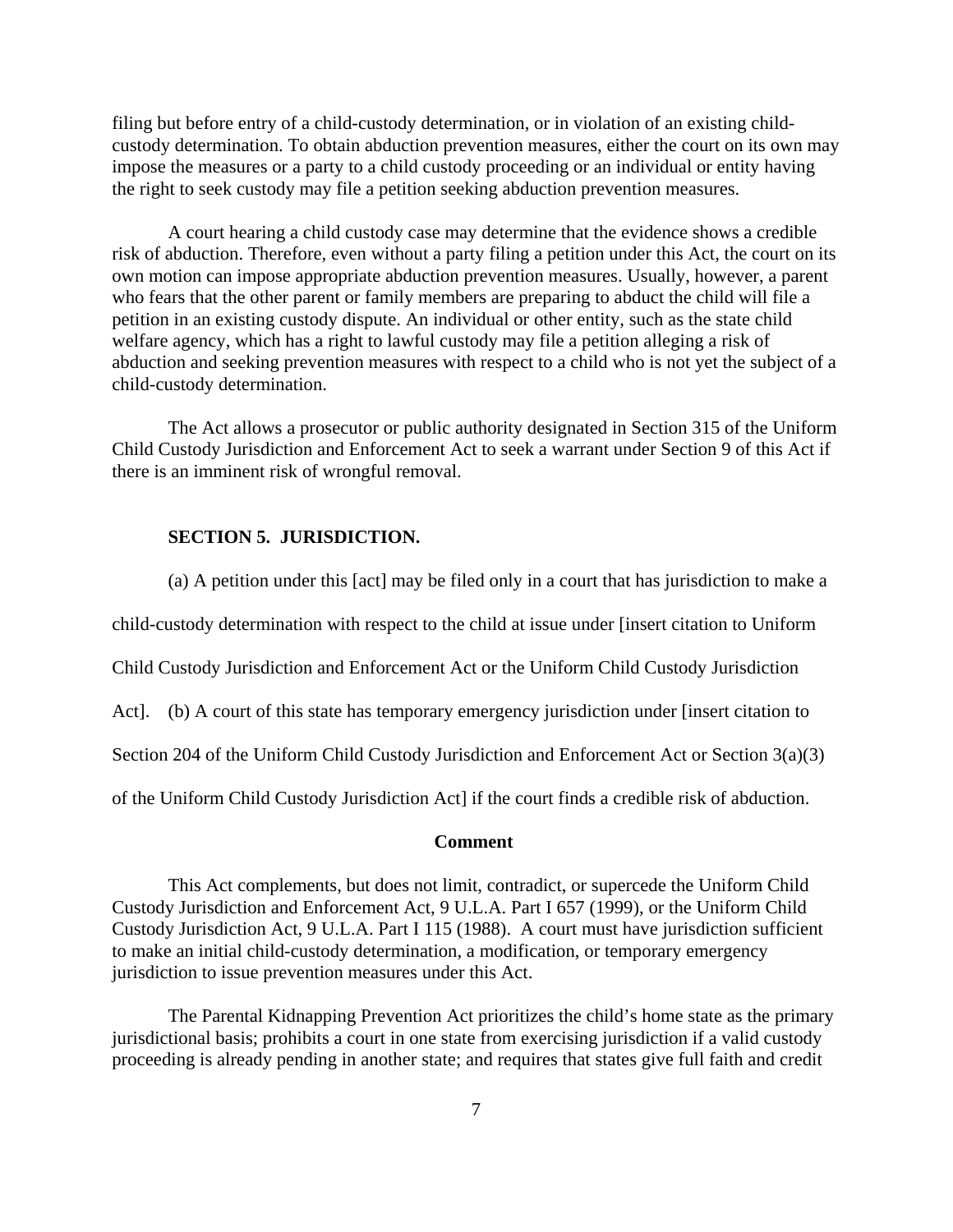to sister state decrees made in accordance with its principles. The Uniform Child Custody Jurisdiction and Enforcement Act follows the Parental Kidnapping Prevention Act.

A court has temporary emergency jurisdiction under the Uniform Child Custody Jurisdiction and Enforcement Act only if the child has been abandoned or it is necessary in an emergency to protect the child because the child, or a sibling or parent of the child, is subjected to or threatened with mistreatment or abuse. This Act equates a credible risk of abduction with threatened mistreatment or abuse for emergency jurisdiction purposes.

If a state would be able to exercise emergency jurisdiction under Section 204 the Uniform Child Custody Jurisdiction and Enforcement Act, it can do so even if another court has issued a child-custody determination and has continuing exclusive jurisdiction. The reference to Section 204 brings in all of its provisions that include communication, length of time of temporary orders, and the like.

Under Section 208 of the Uniform Child Custody Jurisdiction and Enforcement Act, if a court has jurisdiction because a person seeking to invoke its jurisdiction has engaged in unjustifiable conduct, the court shall decline to exercise its jurisdiction. However, as the comment to Section 208 explains, domestic violence victims should not be charged with unjustifiable conduct for conduct that occurred in the process of fleeing domestic violence. Domestic violence also shall be considered in a court's inconvenient forum analysis under Section 207(b)(1) of the Uniform Child Custody Jurisdiction and Enforcement Act.

#### **SECTION 6. CONTENTS OF PETITION.** A petition under this [act] must be

verified and include a copy of any existing child-custody determination, if available. The petition must specify the risk factors for abduction, including the relevant factors described in Section 7. Subject to [insert citation to Section 209(e) of the Uniform Child Custody Jurisdiction and Enforcement Act or cite the law of this state providing for the confidentiality of procedures, addresses, and other identifying information], if reasonably ascertainable, the petition must contain:

- (1) the name, date of birth, and gender of the child;
- (2) the customary address and current physical location of the child;
- (3) the identity, customary address, and current physical location of the respondent;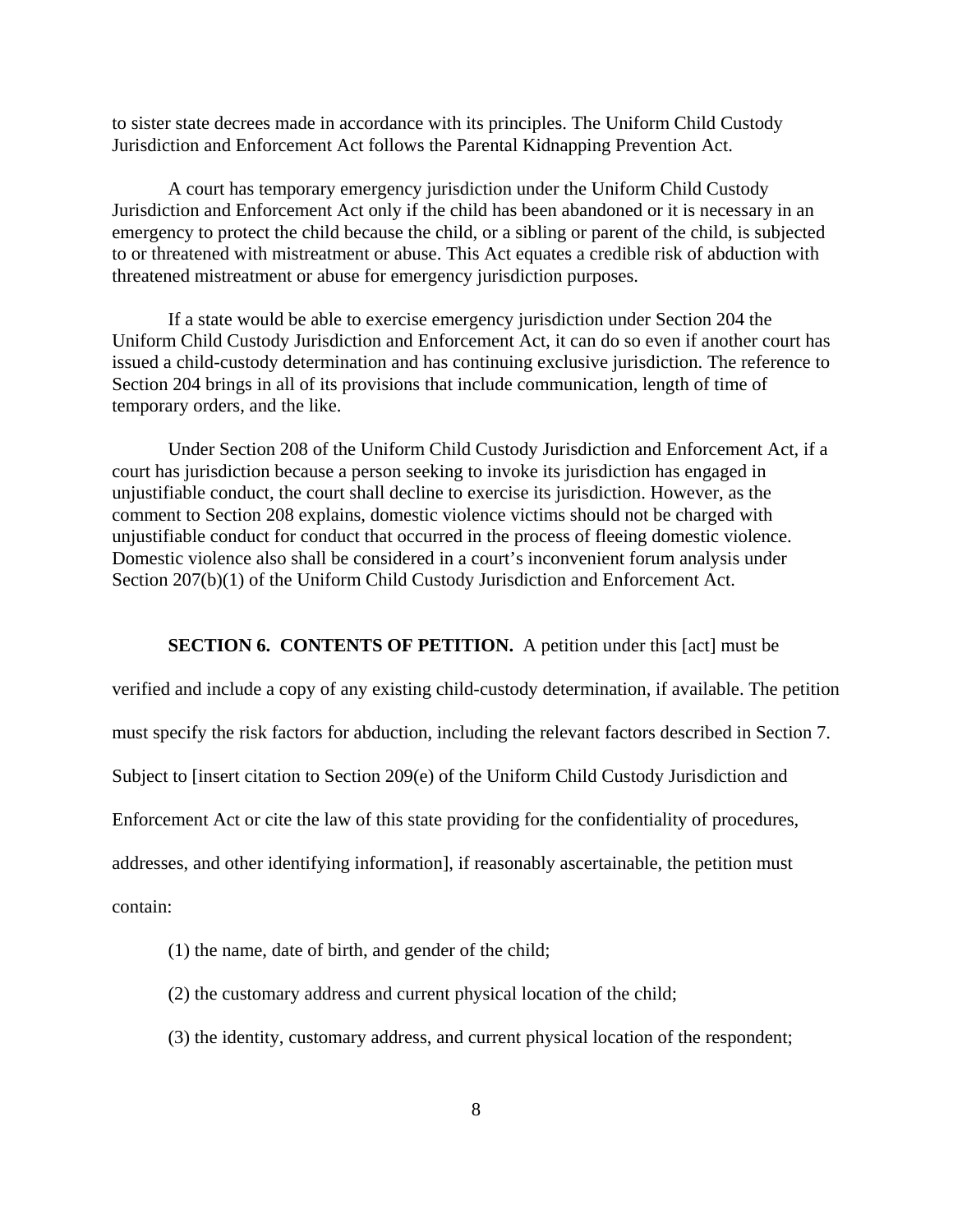(4) a statement of whether a prior action to prevent abduction or domestic violence has been filed by a party or other individual or entity having custody of the child, and the date,

location, and disposition of the action;

(5) a statement of whether a party to the proceeding has been arrested for a crime related

to domestic violence, stalking, or child abuse or neglect, and the date, location, and disposition

of the case; and

(6) any other information required to be submitted to the court for a child-custody determination under [insert citation to Section 209 of the Uniform Child Custody Jurisdiction and Enforcement Act or applicable law of this state].

#### **Comment**

The contents of the petition follow those for pleadings under Section 209 of the Uniform Child Custody Jurisdiction and Enforcement Act. The information is made subject to state law on the protection of names or identifying information in certain cases. A number of states have enacted laws relating to the protection of victims in domestic violence and child abuse cases by keeping confidential the victims' names, addresses, and other information. These procedures must be followed if the state law requires their applicability. If a state does not protect names and addresses, then a provision similar to Section 209(e) of the Uniform Child Custody Jurisdiction and Enforcement Act should be added. That provision reads:

> If a party alleges in an affidavit or a pleading under oath that the health, safety, or liberty of a party or child would be jeopardized by disclosure of identifying information, the information must be sealed and may not be disclosed to the other party or the public unless the court orders the disclosure to be made after a hearing in which the court takes into consideration the health, safety, or liberty of the party or child and determines that the disclosure is in the interest of justice.

The requirement for information on domestic violence or child abuse is to alert the court to the possibility that a batterer or abuser is attempting to use the Act. Domestic violence underlies large numbers of parental kidnapping. One study found that approximately one half of abductors had been violent toward the other parent during the marriage or relationship. Some batterers abduct their children during or after custody litigation; others abduct before initiating legal proceedings. The court should not allow a batterer to use this Act to gain temporary custody or additional visitation in an uncontested hearing. A person who has committed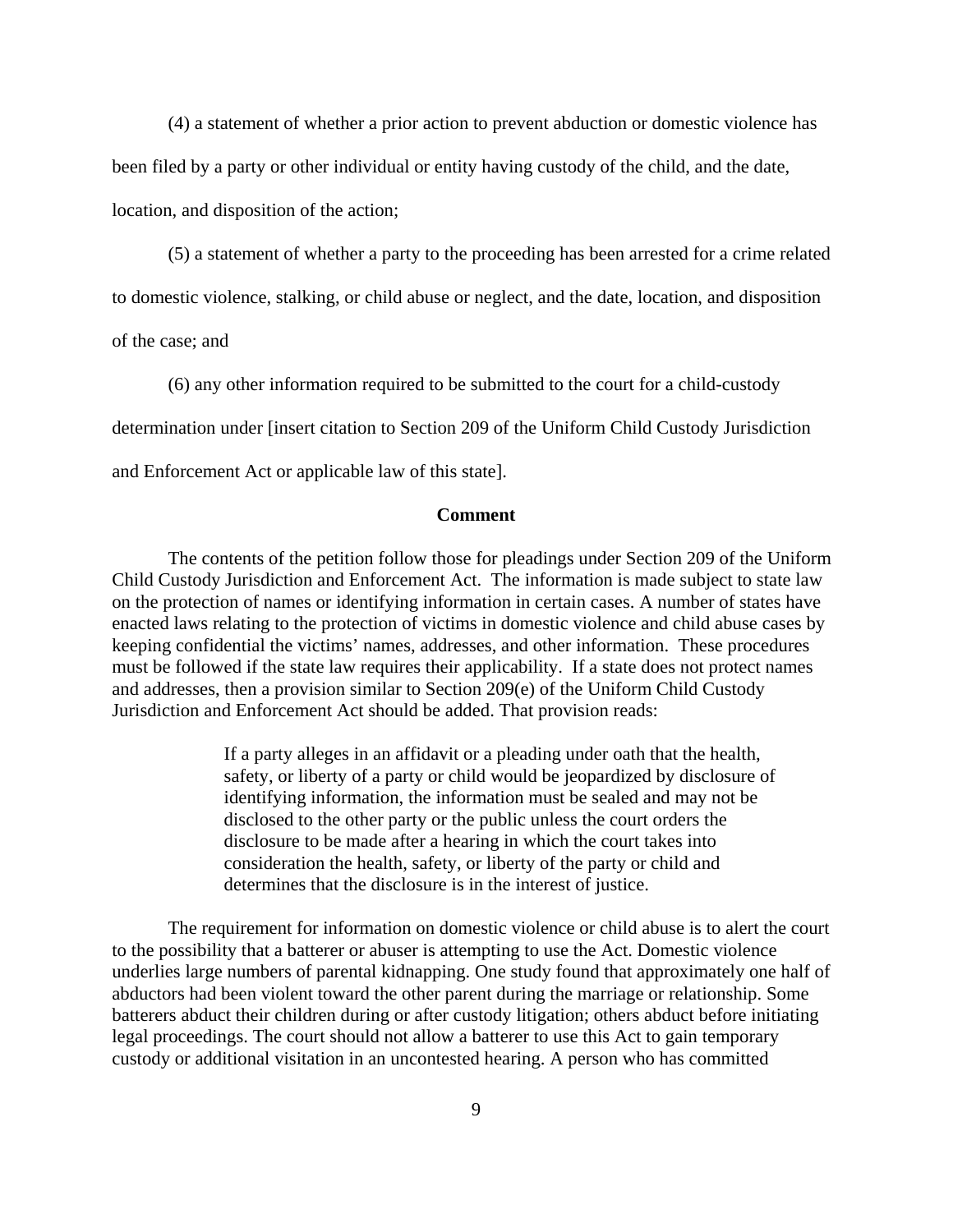domestic violence or child abuse poses a risk of harm to the child. Such a person, however, may still seek relief in a contested hearing where the issues can be fully examined by the court. In order to screen for domestic violence or child abuse, the petition requires disclosure of all relevant information and the court can inquire about domestic violence at any hearing.

Notice and opportunity to be heard should be given according to the law of the state and may be by publication if other means are not effective. See Section 108(a) of the Uniform Child Custody Jurisdiction and Enforcement Act.

#### **SECTION 7. FACTORS TO DETERMINE RISK OF ABDUCTION.**

(a) In determining whether there is a credible risk of abduction of a child, the court shall

consider any evidence that the petitioner or respondent:

(1) has previously abducted or attempted to abduct the child;

(2) has threatened to abduct the child;

(3) has recently engaged in activities that may indicate a planned abduction,

including:

(A) abandoning employment;

(B) selling a primary residence;

(C) terminating a lease;

(D) closing bank or other financial management accounts, liquidating

assets, hiding or destroying financial documents, or conducting any unusual financial activities;

(E) applying for a passport or visa or obtaining travel documents for the

respondent, a family member, or the child; or

(F) seeking to obtain the child's birth certificate or school or medical

records;

(4) has engaged in domestic violence, stalking, or child abuse or neglect;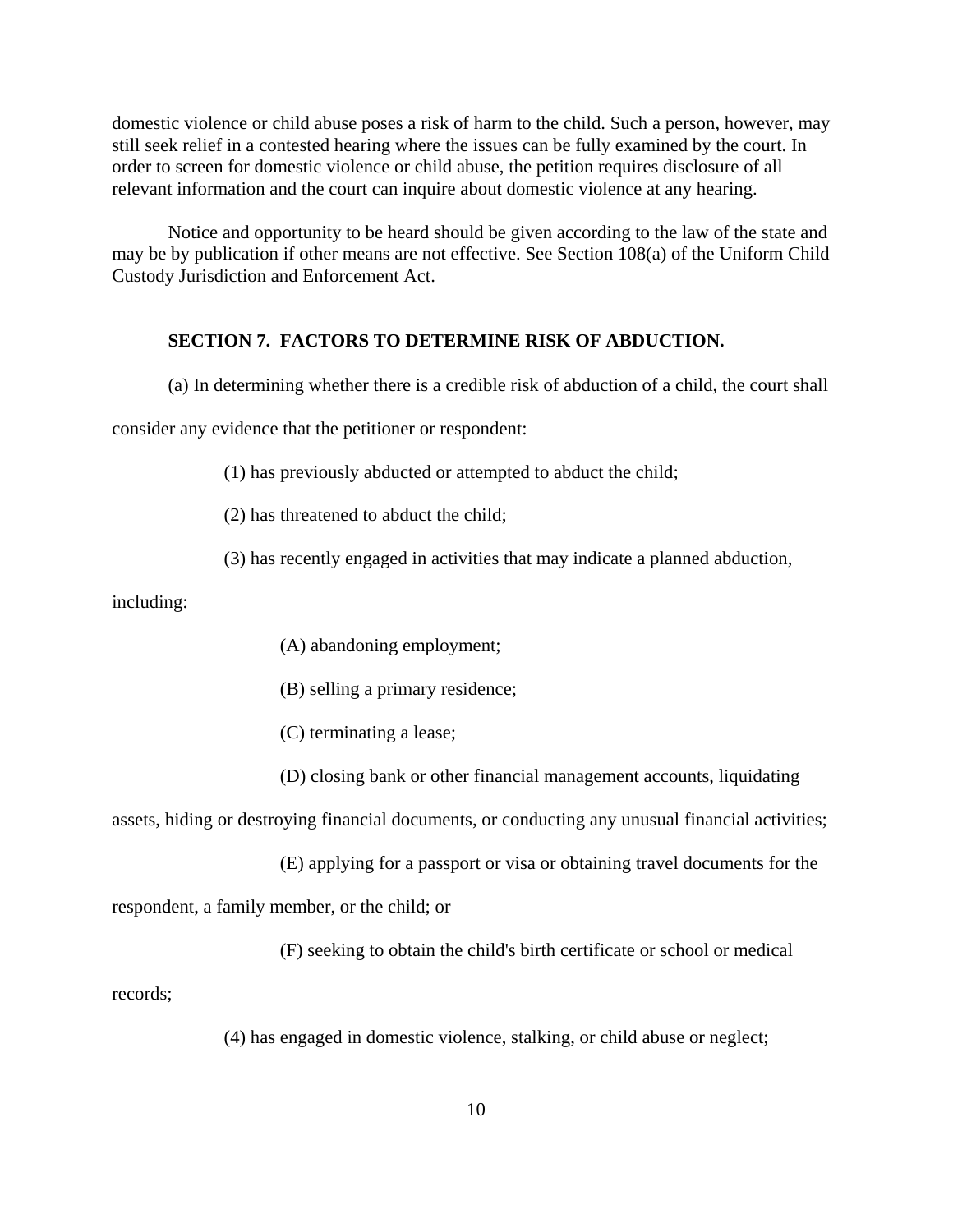(5) has refused to follow a child-custody determination;

(6) lacks strong familial, financial, emotional, or cultural ties to the state or the United States;

(7) has strong familial, financial, emotional, or cultural ties to another state or country;

(8) is likely to take the child to a country that:

(A) is not a party to the Hague Convention on the Civil Aspects of International Child Abduction and does not provide for the extradition of an abducting parent or for the return of an abducted child;

(B) is a party to the Hague Convention on the Civil Aspects of International Child Abduction but:

(i) the Hague Convention on the Civil Aspects of International

Child Abduction is not in force between the United States and that country;

(ii) is noncompliant according to the most recent compliance report issued by the United States Department of State; or

(iii) lacks legal mechanisms for immediately and effectively

enforcing a return order under the Hague Convention on the Civil Aspects of International Child Abduction;

(C) poses a risk that the child's physical or emotional health or safety would be endangered in the country because of specific circumstances relating to the child or because of human rights violations committed against children;

(D) has laws or practices that would: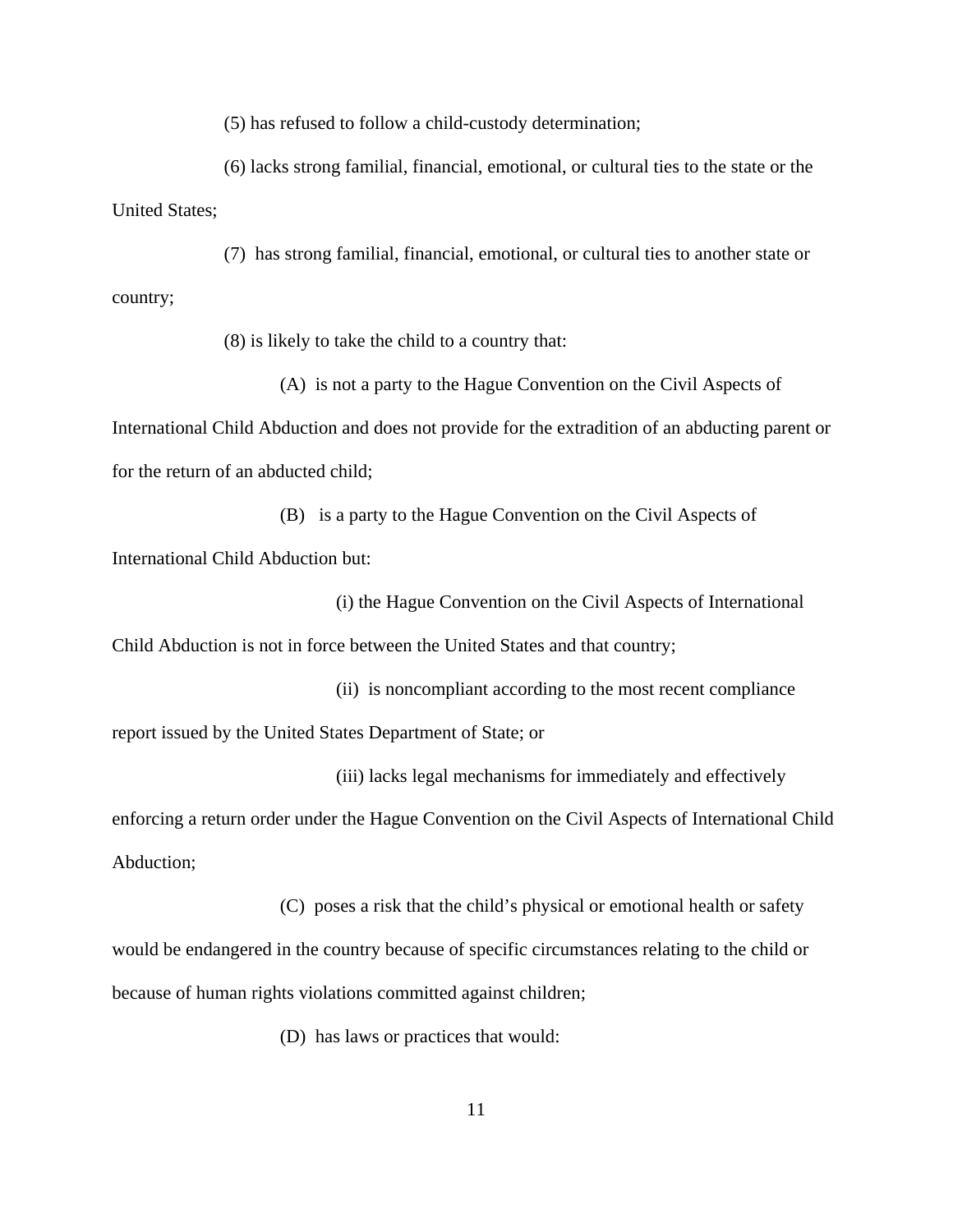(i) enable the respondent, without due cause, to prevent the petitioner from contacting the child;

(ii) restrict the petitioner from freely traveling to or exiting from the country because of the petitioner's gender, nationality, marital status, or religion; or

(iii) restrict the child's ability legally to leave the country after the child reaches the age of majority because of a child's gender, nationality, or religion;

(E) is included by the United States Department of State on a current list of state sponsors of terrorism;

(F) does not have an official United States diplomatic presence in the country; or

(G) is engaged in active military action or war, including a civil war, to which the child may be exposed;

(9) is undergoing a change in immigration or citizenship status that would adversely affect the respondent's ability to remain in the United States legally;

(10) has had an application for United States citizenship denied;

(11) has forged or presented misleading or false evidence on government forms or

supporting documents to obtain or attempt to obtain a passport, a visa, travel documents, a Social Security card, a driver's license, or other government-issued identification card or has made a misrepresentation to the United States government;

(12) has used multiple names to attempt to mislead or defraud; or

(13) has engaged in any other conduct the court considers relevant to the risk of abduction.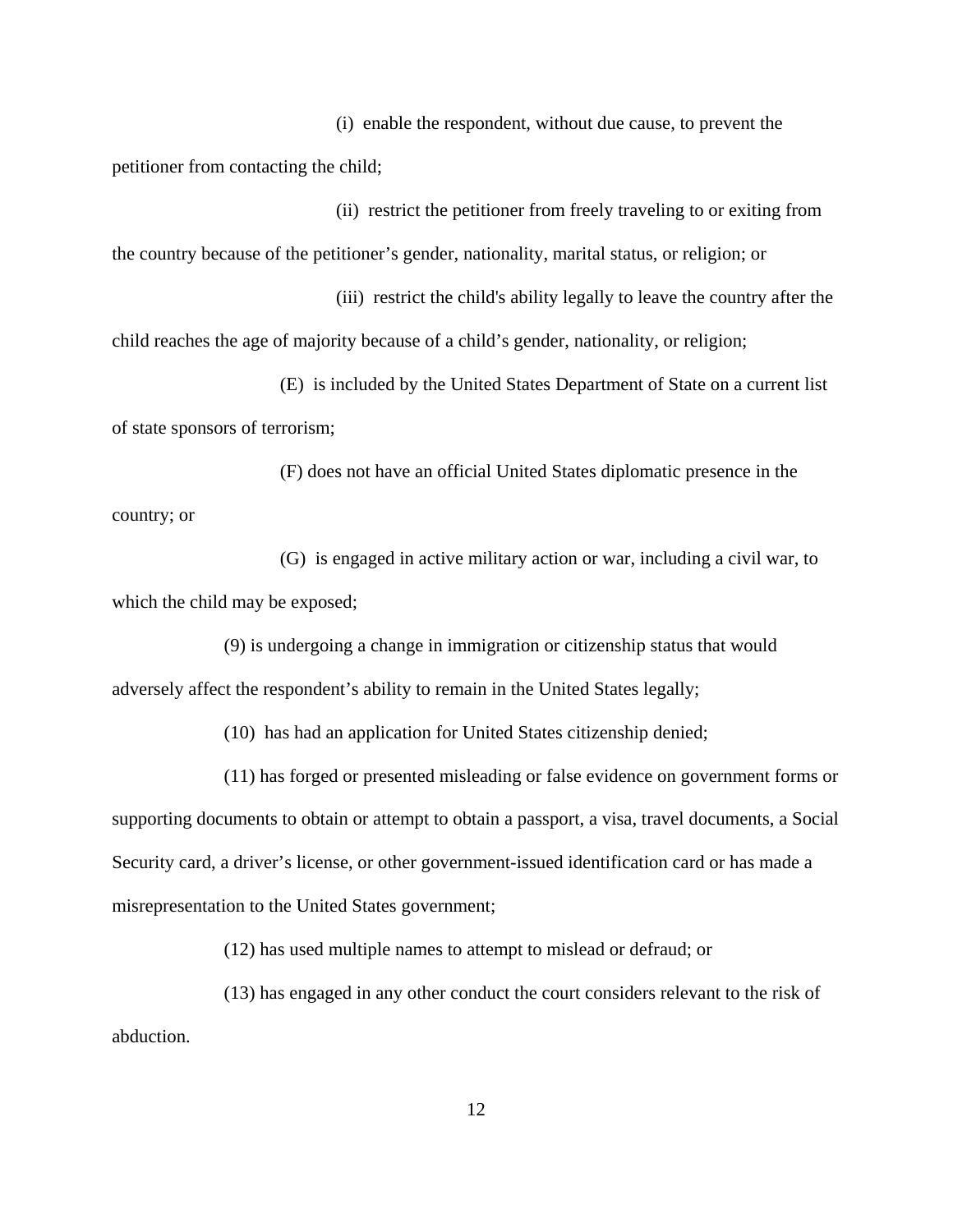(b) In the hearing on a petition under this [act], the court shall consider any evidence that

the respondent believed in good faith that the respondent's conduct was necessary to avoid

imminent harm to the child or respondent and any other evidence that may be relevant to

whether the respondent may be permitted to remove or retain the child.

#### **Comment**

The list of risk factors constitutes a summary of the wide variety of types of behaviors and characteristics that researchers have found to be present. The risk factors are based on research that has been done during the last twelve years. Research also shows that abducting parents dismiss the value of the other parent in the child's life; have young children or children vulnerable to influence; and often have the support of their family and others. Parents who have made credible threats to abduct a child or have a history are particularly high risk especially when accompanied by other factors, such as quitting a job, selling a home, and moving assets. *See* Janet Johnston & Linda Girdner, *Family Abductors: Descriptive Profiles and Preventative Interventions* (U.S. Dep't of Justice, OJJDP 2001 NCJ 182788); ABA, EARLY IDENTIFICATION OF RISK FACTORS FOR PARENTAL ABDUCTION (NCJ185026). The more of these factors that are present, the more likely the chance of an abduction. However, the mere presence of one or more of these factors does not mean that an abduction will occur just as the absence of these factors does not guarantee that no abduction will occur. Some conduct described in the factors can be done in conjunction with a relocation petition, which would negate an inference that the parent is planning to abduct the child.

International abductions pose more obstacles to return of a child than do abductions within the United States. Courts should consider evidence that the respondent was raised in another country and has family support there, has a legal right to work in a foreign country and has the ability to speak that foreign language. There are difficulties associated with securing return of children from countries that are not treaty partners under the Hague Convention on the Civil Aspects of Child Abduction or are not compliant with the Convention. Compliance Reports are available at the United States Department of State website or may be obtained by contacting the Office of Children's Issues in Department of State.

Courts should be particularly sensitive to the importance of preventive measures where there is an identified risk of a child being removed to countries that are guilty of human rights violations, including arranged marriages of children, child labor, lack of child abuse laws, female genital mutilation, sexual exploitation, any form of child slavery, torture, and the deprivation of liberty. These countries pose potentially serious obstacles to return of a child and pose the possibility of harm.

Courts need to be sensitive to domestic violence issues. Batterers often abduct their children before as well as during and after custody litigation. However, courts also need to be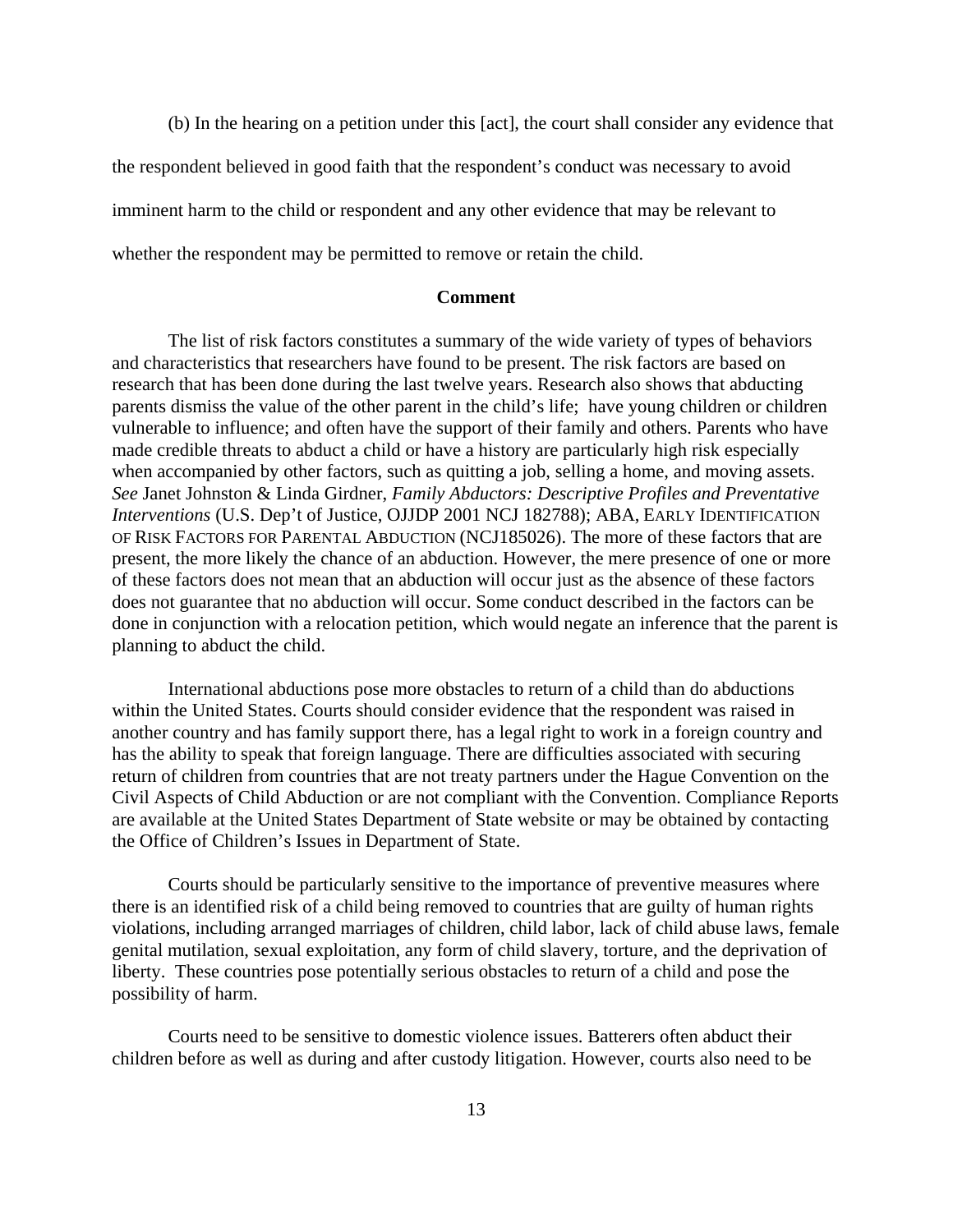aware of the dynamics of domestic violence. Rather than a vindictive reason for taking the child, a victim fleeing domestic violence may be attempting to protect the victim and the child. Almost half of the parents in one parental kidnapping study were victims of domestic violence and half of the parents who were contemplating abducting their children were motivated by the perceived need to protect their child from physical, sexual, and emotional abuse. GEOFFREY L. GREIF & REBECCA L. HEGAR, WHEN PARENTS KIDNAP: THE FAMILIES BEHIND THE HEADLINES 8 (1993). Some of the risk factors involve the same activities that might be undertaken by a victim of domestic violence who is trying to relocate or flee to escape violence. If the evidence shows that the parent preparing to leave is fleeing domestic violence, the court must consider that any order restricting departure or transferring custody may pose safety issues for the respondent and the child, and therefore, should be imposed only when the risk of abduction, the likely harm from the abduction, and the chances of recovery outweigh the risk of harm to the respondent and the child.

The Uniform Child Custody Jurisdiction and Enforcement Act recognizes that domestic violence victims should be considered. The Comment to Section 208 of the Uniform Child Custody Jurisdiction and Enforcement Act (Jurisdiction Declined by Reason of Conduct) states that "Domestic violence victims should not be charged with unjustifiable conduct for conduct that occurred in the process of fleeing domestic violence, even if their conduct is technically illegal. An inquiry must be made whether the flight was justified under the circumstances of the case."

#### **SECTION 8. PROVISIONS AND MEASURES TO PREVENT ABDUCTION.**

(a) If a petition is filed under this [act], the court may enter an order that must include:

(1) the basis for the court's exercise of jurisdiction;

(2) the manner in which notice and opportunity to be heard were given to the

persons entitled to notice of the proceeding;

```
(3) a detailed description of each party's custody and visitation rights and
```
residential arrangements for the child;

(4) a provision stating that a violation of the order may subject the party in

violation to civil and criminal penalties; and

(5) identification of the child's country of habitual residence at the time of the

issuance of the order.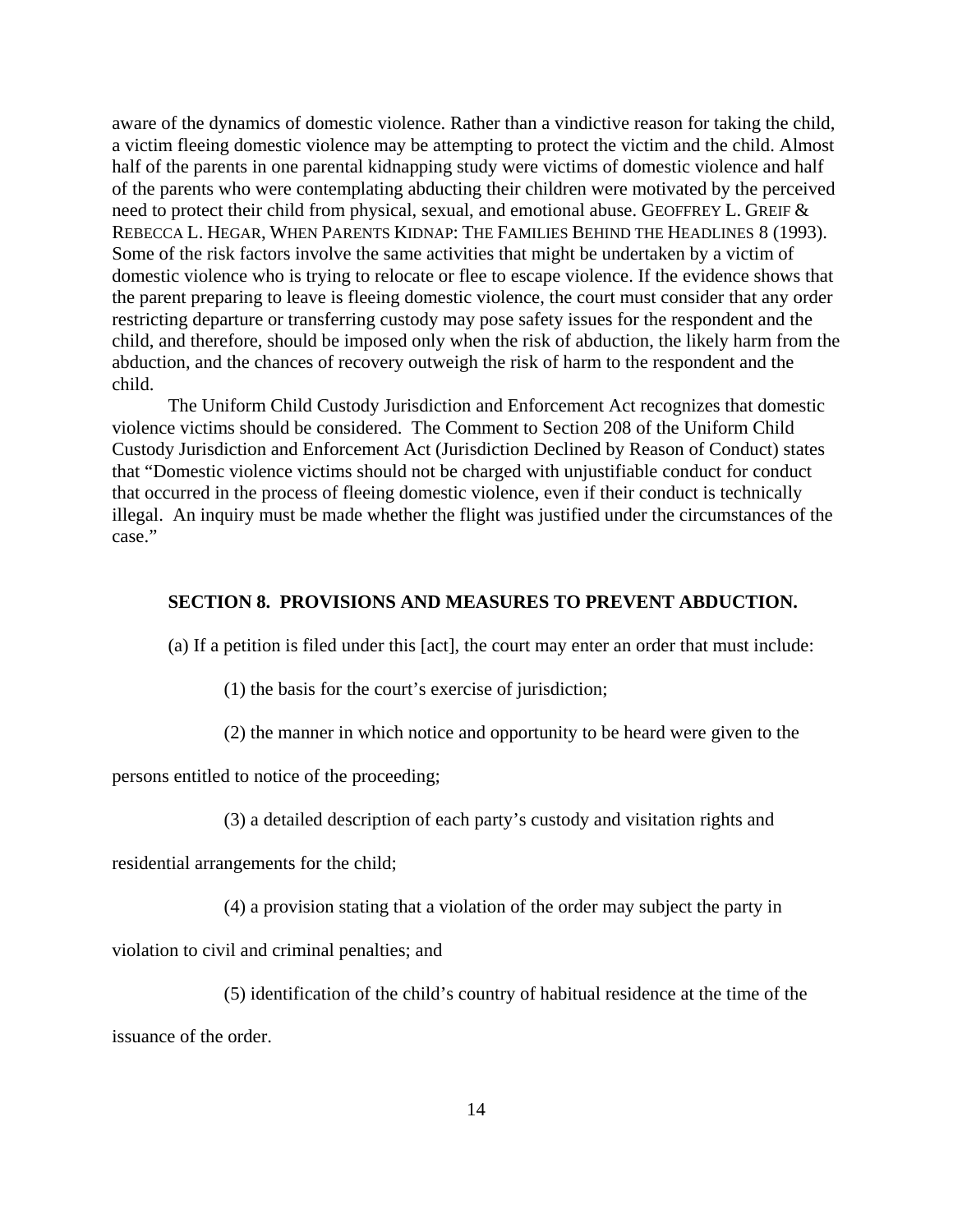(b) If, at a hearing on a petition under this [act] or on the court's own motion, the court after reviewing the evidence finds a credible risk of abduction of the child, the court shall enter an abduction prevention order. The order must include the provisions required by subsection (a) and measures and conditions, including those in subsections (c), (d), and (e), that are reasonably calculated to prevent abduction of the child, giving due consideration to the custody and visitation rights of the parties. The court shall consider the age of the child, the potential harm to the child from an abduction, the legal and practical difficulties of returning the child to the jurisdiction if abducted, and the reasons for the potential abduction, including evidence of domestic violence, stalking, or child abuse or neglect.

(c) An abduction prevention order may include one or more of the following:

(1) an imposition of travel restrictions that require that a party traveling with the child outside a designated geographical area provide the other party with the following:

(A) the travel itinerary of the child;

(B) a list of physical addresses and telephone numbers at which the child can be reached at specified times; and

(C) copies of all travel documents;

(2) a prohibition of the respondent directly or indirectly*:*

(A) removing the child from this state, the United States, or another geographic area without permission of the court or the petitioner's written consent;

(B) removing or retaining the child in violation of a child-custody

determination;

(C) removing the child from school or a child-care or similar facility; or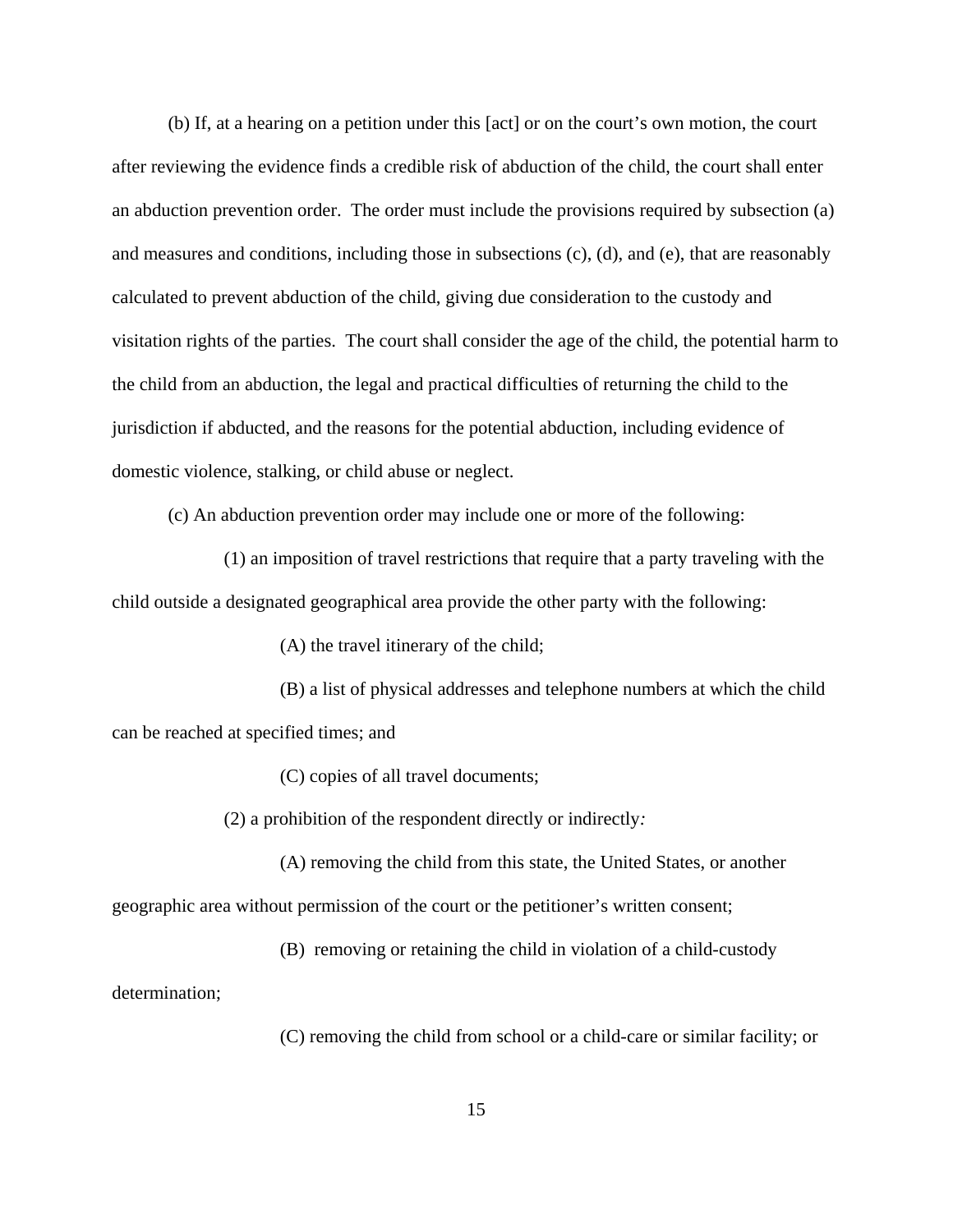(D) approaching the child at any location other than a site designated for supervised visitation;

(3) a requirement that a party register the order in another state as a prerequisite to allowing the child to travel to that state;

(4) with regard to the child's passport:

(A) a direction that the petitioner place the child's name in the United States Department of State's Child Passport Issuance Alert Program;

(B) a requirement that the respondent surrender to the court or the petitioner's attorney any United States or foreign passport issued in the child's name, including a passport issued in the name of both the parent and the child; and

(C) a prohibition upon the respondent from applying on behalf of the child for a new or replacement passport or visa;

(5) as a prerequisite to exercising custody or visitation, a requirement that the respondent provide:

(A) to the United States Department of State Office of Children's Issues and the relevant foreign consulate or embassy, an authenticated copy of the order detailing passport and travel restrictions for the child;

(B) to the court:

(i) proof that the respondent has provided the information in subparagraph (A); and

(ii) an acknowledgment in a record from the relevant foreign consulate or embassy that no passport application has been made, or passport issued, on behalf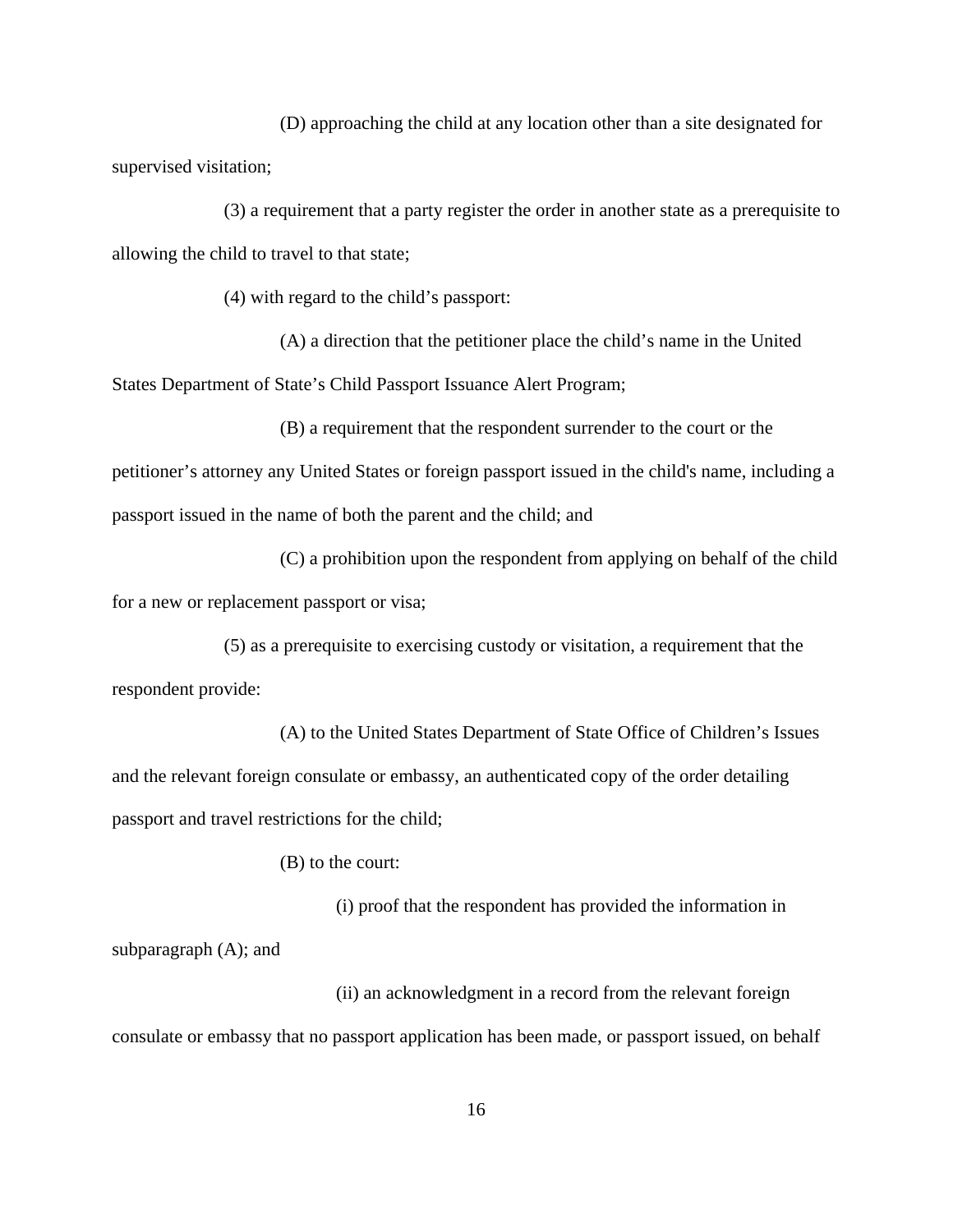of the child;

(C) to the petitioner, proof of registration with the United States Embassy or other United States diplomatic presence in the destination country and with the Central Authority for the Hague Convention on the Civil Aspects of International Child Abduction, if that Convention is in effect between the United States and the destination country, unless one of the parties objects; and

(D) a written waiver under the Privacy Act, 5 U.S.C. Section 552a [as amended], with respect to any document, application, or other information pertaining to the child authorizing its disclosure to the court and the petitioner; and

(6) upon the petitioner's request, a requirement that the respondent obtain an order from the relevant foreign country containing terms identical to the child-custody determination issued in the United States.

(d) In an abduction prevention order, the court may impose conditions on the exercise of custody or visitation that:

(1) limit visitation or require that visitation with the child by the respondent be supervised until the court finds that supervision is no longer necessary and order the respondent to pay the costs of supervision;

(2) require the respondent to post a bond or provide other security in an amount sufficient to serve as a financial deterrent to abduction, the proceeds of which may be used to pay for the reasonable expenses of recovery of the child, including reasonable attorneys fees and costs if there is an abduction; and

(3) require the respondent to obtain education on the potentially harmful effects to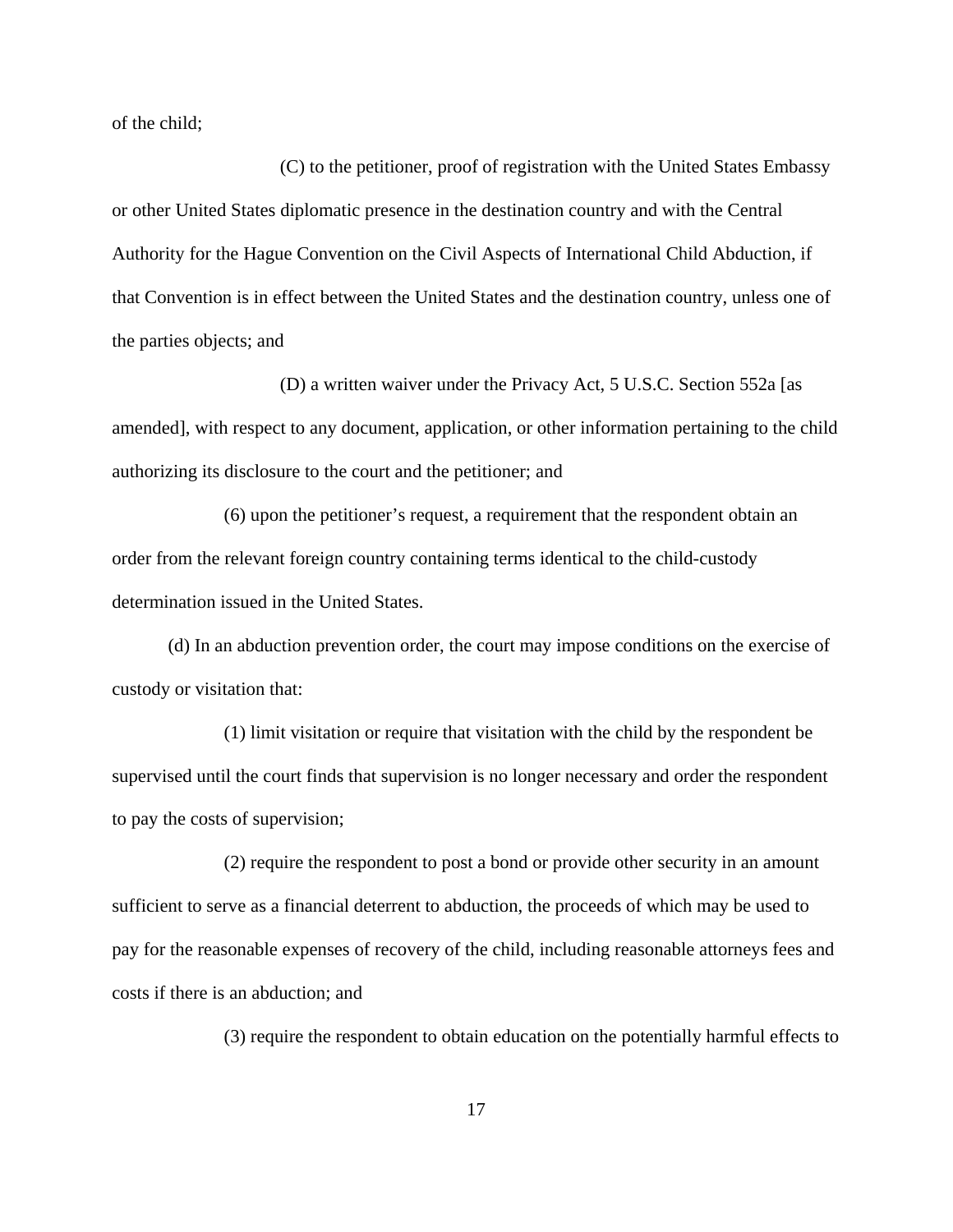the child from abduction.

(e) To prevent imminent abduction of a child, a court may:

(1) issue a warrant to take physical custody of the child under Section 9 or the law

of this state other than this [act];

(2) direct the use of law enforcement to take any action reasonably necessary to

locate the child, obtain return of the child, or enforce a custody determination under this [act] or

the law of this state other than this [act]; or

(3) grant any other relief allowed under the law of this state other than this [act].

(f) The remedies provided in this [act] are cumulative and do not affect the availability

of other remedies to prevent abduction.

#### **Comment**

This act provides courts with a choice of remedies. Ideally the court will choose the least restrictive measures and conditions to maximize opportunities for continued parental contact while minimizing the opportunities for abduction. The most restrictive measures should be used when there have been prior custody violations and overt threats to take the child; when the child faces substantial potential harm from an abducting parent who may have serious mental or personality disorder, history of abuse or violence or no prior relationship with the child; or when the obstacles to recovering the child are formidable due to countries not cooperating and enforcing orders from the United States, not being signatories to the Hague Convention on the Civil Aspects of International Child Abduction or non-compliant. Section 8 lists the possible prevention measures categorized as travel restrictions, conditions on the exercise of custody and visitation, and urgent measures when abduction is imminent or in progress.

 If a person files a petition under this Act, even if the court decides not to order restrictive measures or impose conditions, the court may clarify and make more specific the existing childcustody determination. To enter an abduction prevention order, the court must have jurisdiction to make a child-custody determination even if it is emergency jurisdiction. The court should set out the basis for the court's exercise of jurisdiction. The more apparent on the face of the document that the court issuing the order had proper jurisdiction, the more likely courts in other states and countries are to recognize it as valid. The court should also include a statement showing that the parties were properly served and given adequate notice. This makes it apparent on the face of the order that due process was met. *See* Sections 108 and 205 of the Uniform Child Custody Jurisdiction and Enforcement Act. States do not require personal jurisdiction to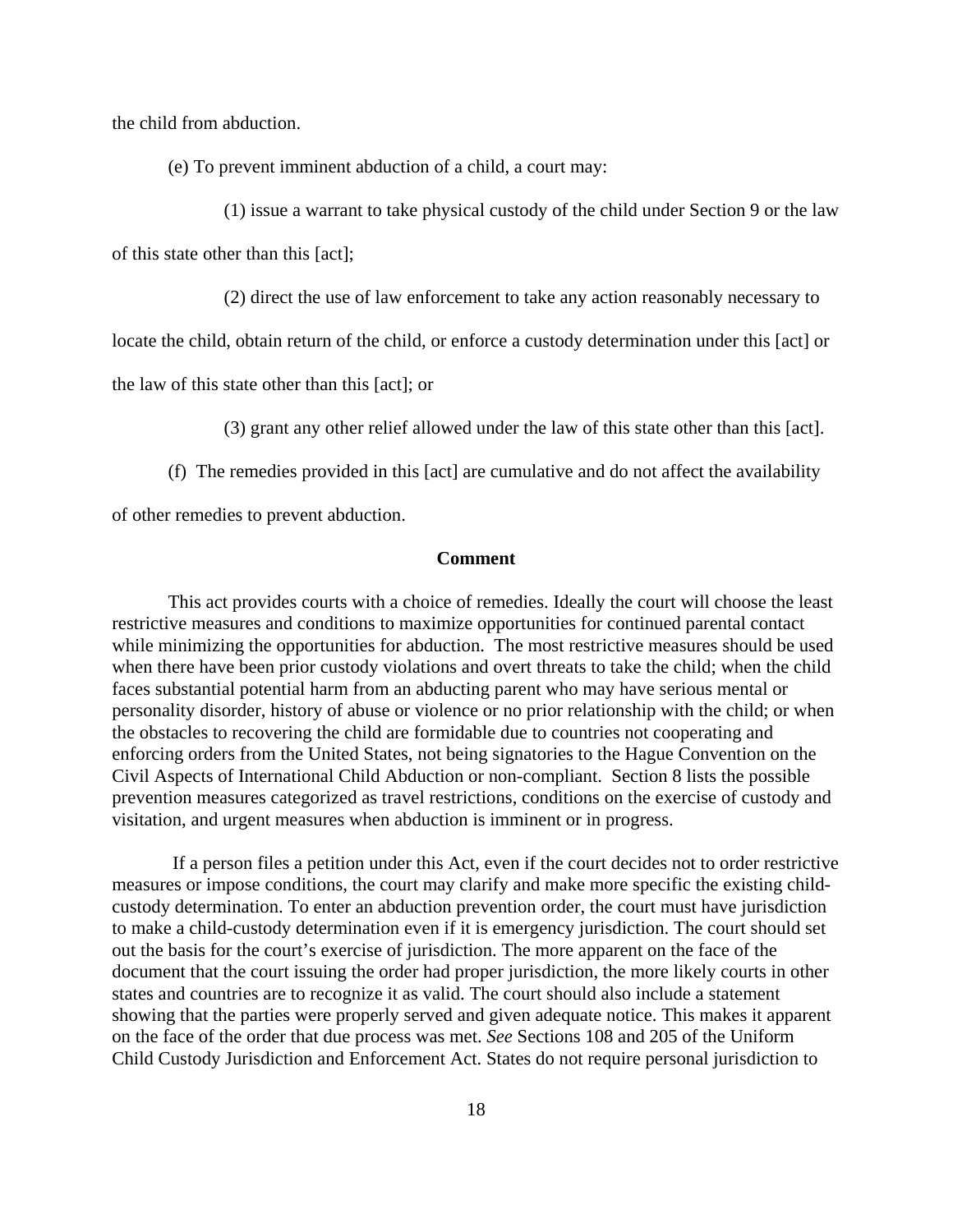make a child-custody determination.

The court may make an existing child-custody order clearer and more specific. Vague orders are difficult to enforce without additional litigation. The term "reasonable visitation" can lead to conflicts between the parents and make it difficult for law enforcement officers to know if the order is being violated. The court may specify the dates and times for each party's custody and visitation, including holidays, birthdays, and telephone or Internet contact. Because joint custody arrangements create special enforcement problems, the court should ensure that the order specifies the child's residential placement at all times. Whenever possible, the residential arrangements should represent the parents' agreement. However, to prevent abductions, it is important for the court order to be specific as to the residential arrangements for the child. If there is a threat of abduction, awarding sole custody to one parent makes enforcement easier.

The court may also include language in the prevention order to highlight the importance of both parties complying with the court order by including in bold language: "VIOLATION OF THIS ORDER MAY SUBJECT THE PARTY IN VIOLATION TO CIVIL AND CRIMINAL PENALTIES."

 Because every abduction case may be a potential international abduction case, the prevention order should identify the place of habitual residence of a child. Although the Hague Convention on the Civil Aspects of International Child Abduction does not define "habitual residence" and the determination is made by the court in the country hearing a petition for return of a child, a statement in the child-custody determination or prevention order may help. A typical statement reads:

> The State of \_\_\_\_\_\_\_\_\_\_\_\_, United States of America, is the habitual residence of the minor children within the meaning of the Hague Convention on the Civil Aspects of International Child Abduction.

If the court finds a credible risk of abduction, this Act provides numerous measures to prevent an abduction. Courts can require a party traveling outside a specified geographical area to provide the other party with all relevant information about where the child will be and how to contact the child. The court can impose travel restrictions prohibiting the respondent from leaving the United States or a specific geographical area; from removing the child from school, day care or other facilities, and can restrict contact other than as specified in the order. The court may also impose passport restrictions and require the respondent to provide assurances and safeguards as a condition of traveling with the child.

The court may also choose to impose restrictions on custody or visitation. The most common, and one of the most effective, restrictions is supervised visitation. Visitation should remain supervised until the court decides the threat of abduction has passed. In addition, the court may require the posting of a bond sufficient to serve both as a deterrent and as a source of funds for the cost of the return of the child. If domestic violence is present, the court may want to order the abusive person to obtain education, counseling or attend a batterers' intervention and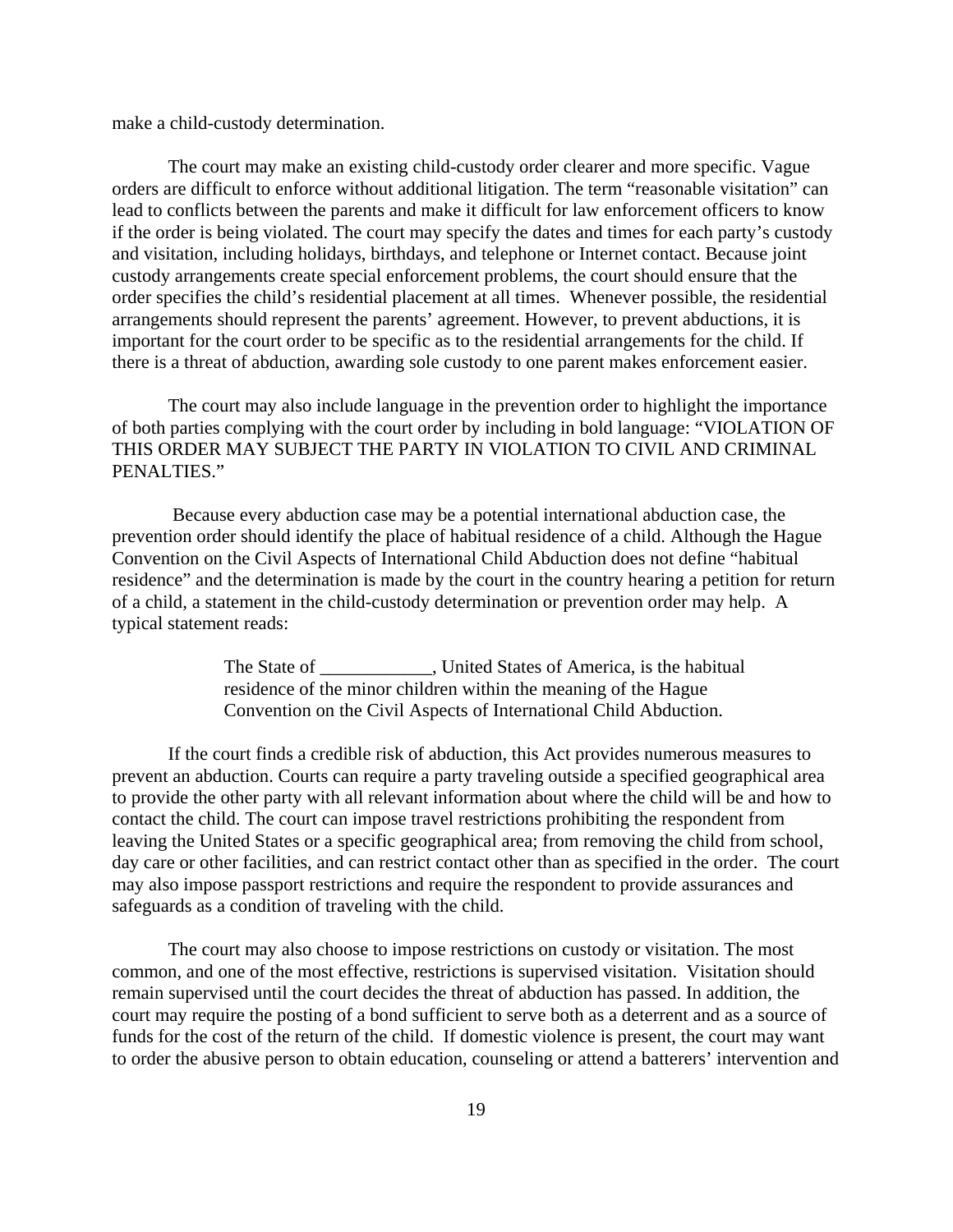prevention program.

Because of international abduction cases are the most complex and difficult, reasonable restrictions to prevent such abductions are necessary. If a credible risk of international abduction of the child exists, passport controls and travel restrictions may be indispensable. It may be advantageous in some cases to obtain a "mirror"or reciprocal order. Before exercising rights, the respondent would need to get a custody order from the country to which the respondent will travel that recognizes both the United States order and the court's continuing jurisdiction. The foreign court would need to agree to order return of the child if the child was taken in violation of the court order. This potentially expensive and time consuming remedy should only be ordered when likely to be of assistance. Because the foreign court may subsequently modify its order, problems can arise.

 The court may do whatever is necessary to prevent an abduction, including using the warrant procedure under this act or under the law of the state. Many law enforcement officers are unclear about their role in responding to parental kidnapping cases. One study showed that 70 percent of law enforcement agencies reported that they did not have written policies and procedures governing child abduction cases. A provision in the custody order directing law enforcement officer to "accompany and assist" a parent to recover an abducted child may be useful but is not included in this Act. The language tracks Section 316 of the Uniform Child Custody Jurisdiction and Enforcement Act that authorizes law enforcement to take any lawful action reasonably necessary to locate a child or a party and assist a prosecutor or appropriate public official in obtaining return of a child or enforcing a child-custody determination.

The remedies provided in this Act are intended to supplement and complement existing law.

#### **SECTION 9. WARRANT TO TAKE PHYSICAL CUSTODY OF CHILD.**

(a) If a petition under this [act] contains allegations, and the court finds that there is a credible risk that the child is imminently likely to be wrongfully removed, the court may issue an ex parte warrant to take physical custody of the child.

(b) The respondent on a petition under subsection (a) must be afforded an opportunity to be heard at the earliest possible time after the ex parte warrant is executed, but not later than the next judicial day unless a hearing on that date is impossible. In that event, the court shall hold the hearing on the first judicial day possible.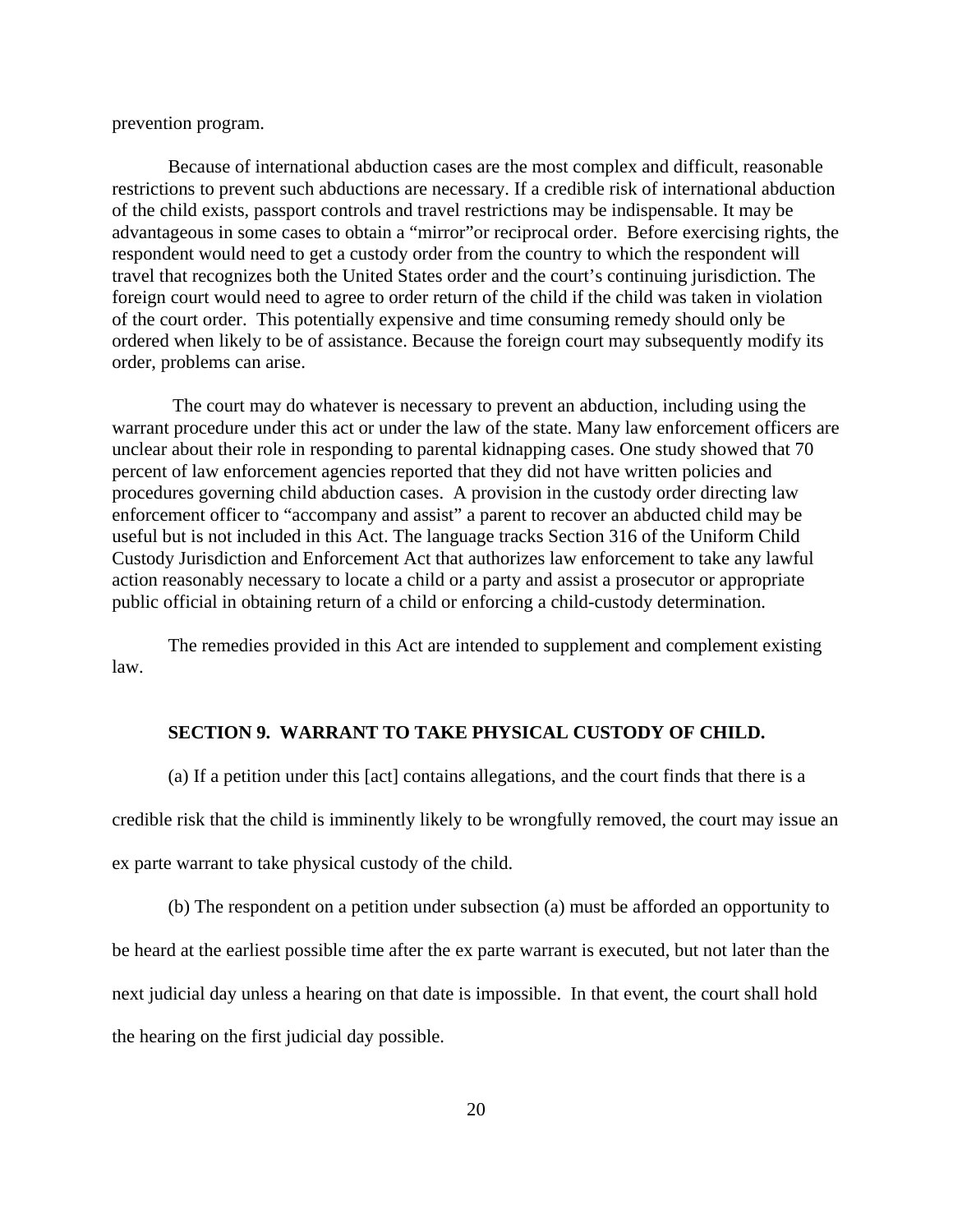(c) An ex parte warrant under subsection (a) to take physical custody of a child must:

(1) recite the facts upon which a determination of a credible risk of imminent wrongful removal of the child is based;

(2) direct law enforcement officers to take physical custody of the child immediately;

(3) state the date and time for the hearing on the petition; and

(4) provide for the safe interim placement of the child pending further order of the court.

(d) If feasible, before issuing a warrant and before determining the placement of the child after the warrant is executed, the court may order a search of the relevant databases of the National Crime Information Center system and similar state databases to determine if either the petitioner or respondent has a history of domestic violence, stalking, or child abuse or neglect.

(e) The petition and warrant must be served on the respondent when or immediately after the child is taken into physical custody.

(f) A warrant to take physical custody of a child, issued by this state or another state, is enforceable throughout this state. If the court finds that a less intrusive remedy will not be effective, it may authorize law enforcement officers to enter private property to take physical custody of the child. If required by exigent circumstances, the court may authorize law enforcement officers to make a forcible entry at any hour.

(g) If the court finds, after a hearing, that a petitioner sought an ex parte warrant under subsection (a) for the purpose of harassment or in bad faith, the court may award the respondent reasonable attorney's fees, costs, and expenses.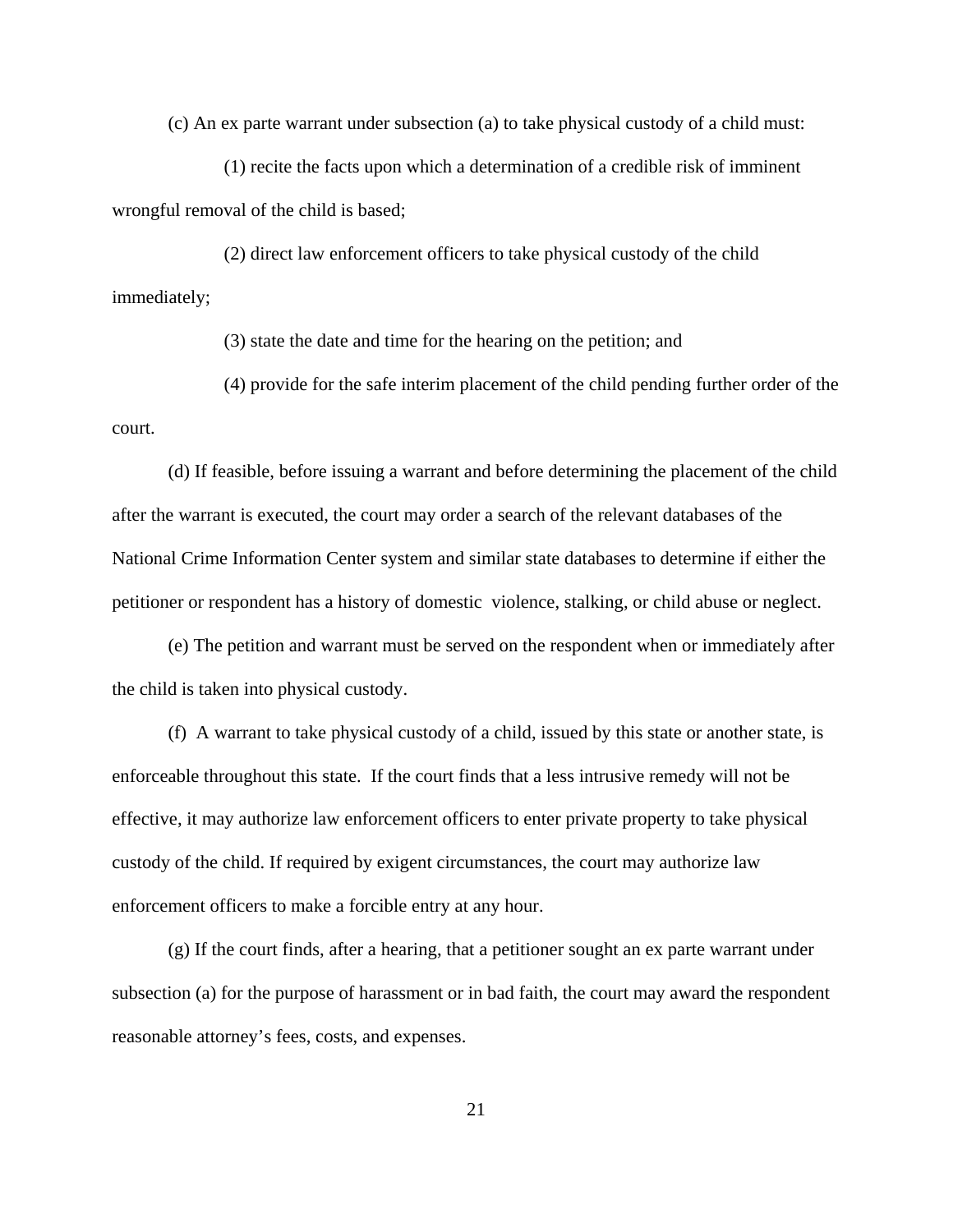(h) This [act] does not affect the availability of relief allowed under the law of this state other than this [act].

#### **Comment**

This section authorizes issuance of a warrant in an emergency situation, such as an allegation that the respondent is preparing to abduct the child to a foreign country and is on the way to the airport. The harm is the credible risk of imminent removal. If the court finds such a risk, the court should temporarily waive the notice requirements and issue a warrant to take physical custody of the child. Immediately after the warrant is executed, the respondent is to receive notice of the proceedings. This section mirrors Section 311 of the Uniform Child Custody Jurisdiction and Enforcement Act on warrants to pick up a child which are available when there is an existing child-custody determination. In many states, the term used in civil cases is "writ of attachment."

The court should hear the testimony of the petitioner or another witness before issuing the warrant. The testimony may be heard in person, by telephone, or by any other means acceptable under local law, which may include video conferencing or use of other technology.

Domestic violence includes "family" violence. Because some batterers may try to use the warrant procedure to prevent victims and the children from escaping domestic violence or child abuse, the court should check relevant state and national databases to see if either the petitioner or respondent's name is listed or if relevant information exists that has not been disclosed before issuing the warrant and ordering placement. LUNDY BANCROFT & JAY G. SILVERMAN, THE BATTERER AS PARENT: ADDRESSING THE IMPACT OF DOMESTIC VIOLENCE ON FAMILY DYNAMICS 73, 75 (2002)(indicating that most parental abductions take place in the context of a history of domestic violence because threatening to take the child from the mother is a form of control).

Some courts have computer terminals on the bench and a database search takes seconds. Courts without computer access can seek the assistance of law enforcement. Unless impracticable, the court should conduct a search of all person databases of the National Crime Information Center system, including the protection order file, the historical protection order file, the warrants file, the sex offender registry, and the persons on supervised release file. In addition, it is recommended that courts run searches in the National Law Enforcement Telecommunication System in the petitioner's state of birth, current state of residence, and other recent states of residence. Civil courts are authorized by statute and National Crime Information Center policy to have access to information in several files for domestic violence and stalking cases. Because child abduction involves family members and can harm children, and violence between the parents is often a factor leading to child abduction, cases in which a parent alleges a risk of wrongful removal should permit access to the relevant databases.

The court should also view comparable state databases, such as the state department of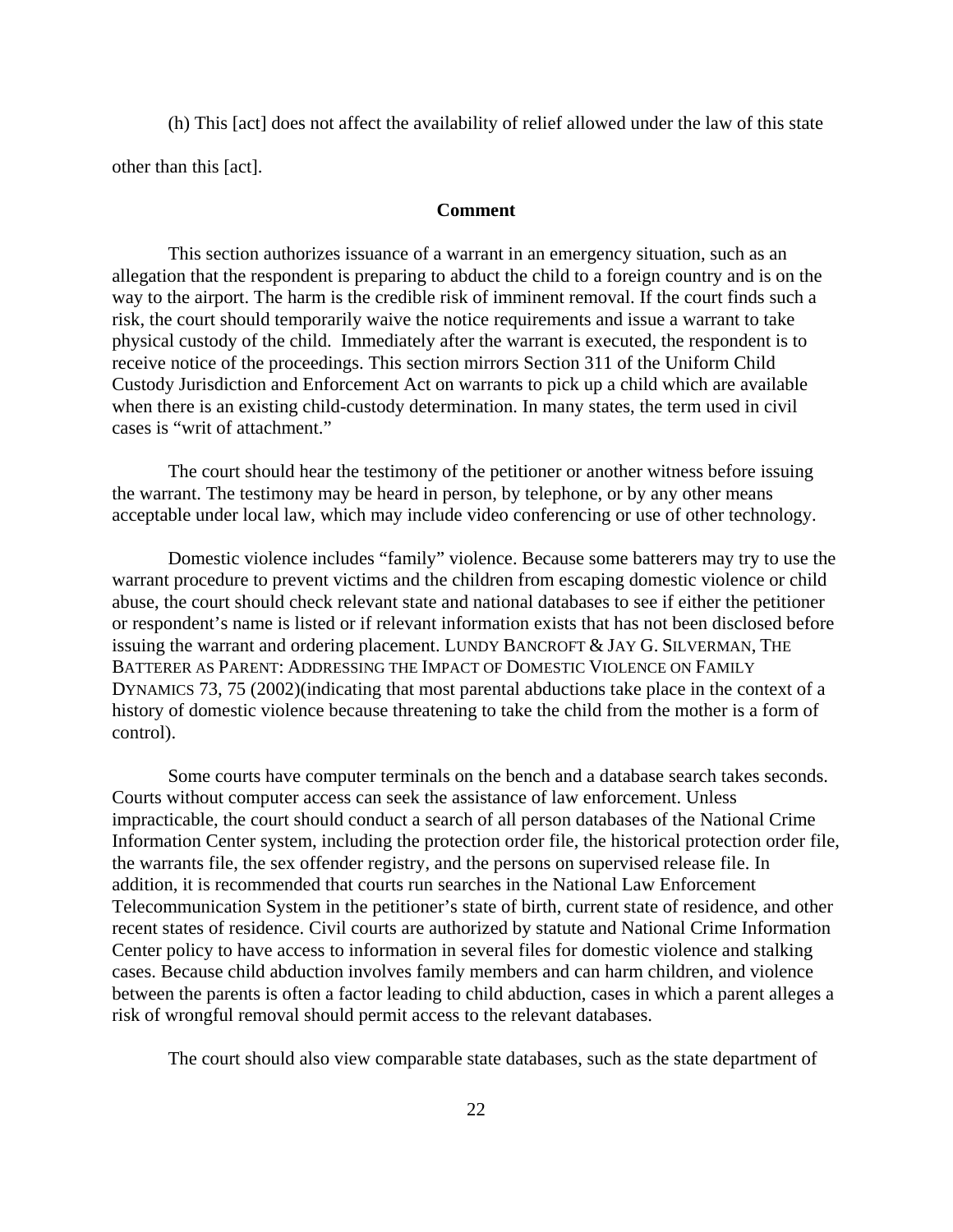social service registry of persons found to have abused or neglected children. If the petitioner or respondent are listed for a reason related to a crime of domestic or family violence, the court may refuse to issue a warrant or order any appropriate placement authorized under the laws of the state. The warrant must provide for the placement of a child pending the hearing. Temporary placement will most often be with the petitioner unless the database check reveals the petitioner is a likely or known abuser.

The court must state the reasons for issuance of the warrant. The warrant can be enforced by law enforcement officers wherever the child is found in the state. The warrant may authorize entry upon private property to pick up the child if no less intrusive means are possible. In extraordinary cases, the warrant may authorize law enforcement to make a forcible entry at any hour. This section also authorizes law enforcement officers to enforce out of state warrants.

 Section 9 applies only to wrongful removals, not wrongful retentions. It does not hinder a court from issuing any other immediate ex parte relief to prevent a wrongful removal or retention as may be allowed under law other than this act.

### **SECTION 10. DURATION OF ABDUCTION PREVENTION ORDER.** An

abduction prevention order remains in effect until the earliest of:

- (1) the time stated in the order;
- (2) the emancipation of the child;
- (3) the child's attaining 18 years of age; or
- (4) the time the order is modified, revoked, vacated, or superseded by a court with

jurisdiction under [insert citation to Sections 201 through 203 of the Uniform Child Custody

Jurisdiction and Enforcement Act or Section 3 of the Uniform Child Custody Jurisdiction Act and applicable law of this state].

#### **SECTION 11. UNIFORMITY OF APPLICATION AND CONSTRUCTION.** In

applying and construing this uniform act, consideration must be given to the need to promote uniformity of the law with respect to its subject matter among states that enact it.

### **SECTION 12. RELATION TO ELECTRONIC SIGNATURES IN GLOBAL AND**